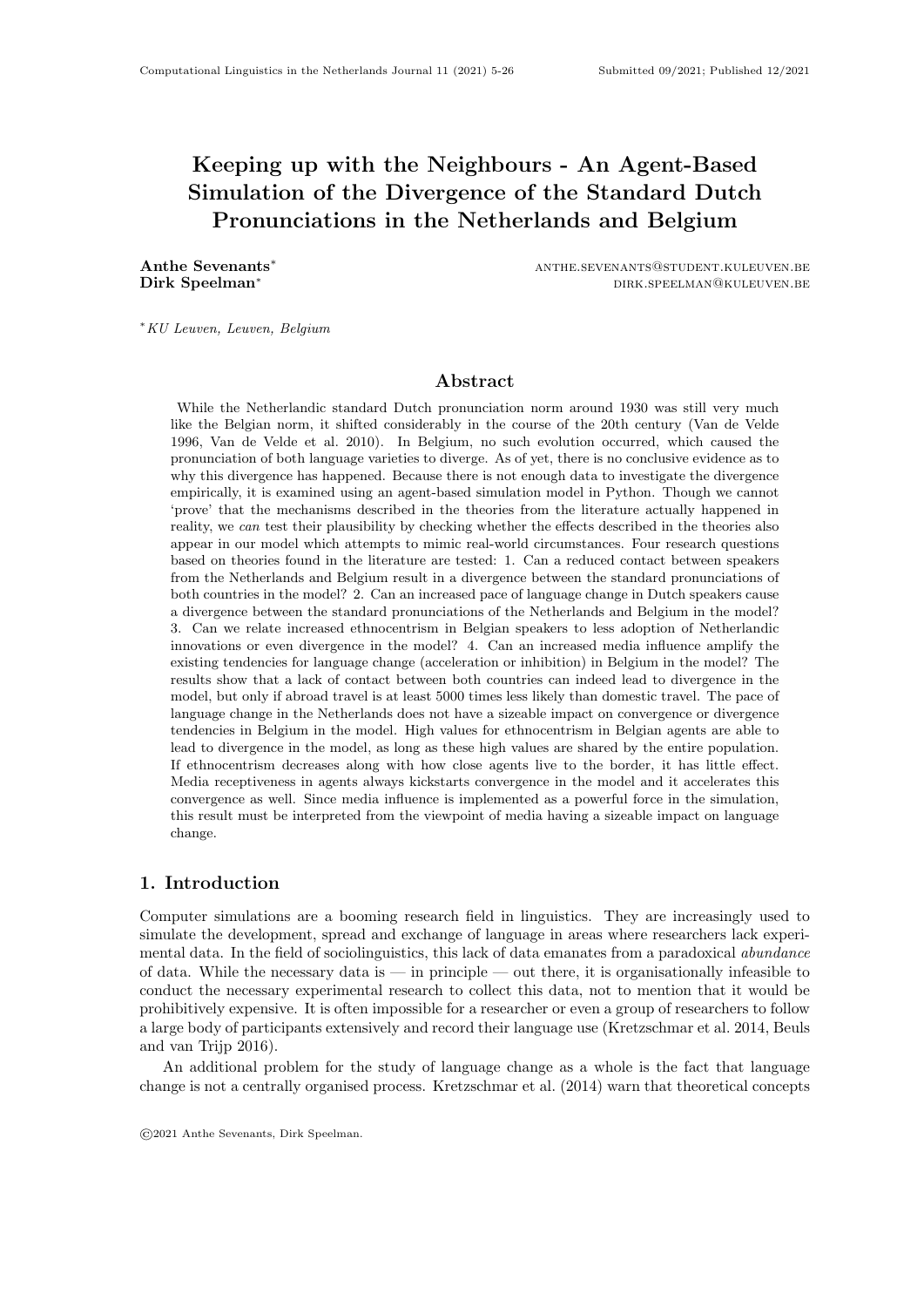such as Neogrammarian sound laws or lexical diffusion present language change as a mechanical process, which downplays the important role of individual speaker innovations that drive these changes. They prefer to look at language as a 'Complex Adaptive System' (CAS), a term also echoed in other simulationist research (Kirby 1999, Gong and Shuai 2013, Smith 2014). Smith (2014, p. 284) explains the term as follows:

A complex adaptive system is complex because the behavior of the system as a whole cannot be projected trivially from the microbehavior of its individual components, and adaptive because this microbehavior changes and develops in response to historical experience and external pressures from the wider environment.

Language is a Complex Adaptive System because different speakers adapt their language use independently from each other while at the same time copying others. Eventually, this leads to a change in the 'language system' as a whole, though the changes originated from the individual speakers who — either consciously or subconsciously — reshaped their linguistic behaviour (Kretzschmar et al. 2014).

This complex behaviour of a CAS gives rise to a methodological problem for typical empirical research. For sociolinguists, it would be strictly infeasible to assess the influences of individual speaker behaviour on a language system, especially if this behaviour changes along with the system. As a result, computer simulation becomes 'the only way that we can model diffusion as the adaptive aspect of complex systems in speech and culture' (Kretzschmar et al. 2014). Simulations allow researchers to have thousands of virtual speakers or speaker communities — also called 'agents' talk to each other on a very local level. Researchers can then check what effect the local behaviour has on the system as a whole. In other words, the CAS principle can be virtualised in order to supply researchers with scientifically backed data to test their principles in a controlled environment. At the same time, we can minutely track how, with whom, and when agents speak. Of course, computer simulations are also not limited by time and space; one can perfectly test a hypothesis dating back thousands of years (Gong and Shuai 2013).

It is important to note that simulation research does not aim to find definitive answers to research questions; simulations are not omniscient beings. They are mere *exploratory* tools which aim to examine whether a certain process could be responsible for a certain phenomenon in the real world (Pijpops and Beuls 2015, Gong et al. 2014). The train of thought is that 'if [certain] phenomena emerge in [a] computer model, then we will be able to suggest that such underlying principles may operate in the real world as well' (Stanford and Kenny 2013). Still, we can never be completely sure whether a model aligns with reality: all simulations do is confirm or deny plausibility within the model architecture. If we assume that this model architecture is accurate, however, the results can be very informative. These results (what we *actually* want to find out from the model) stem from an inquiry into the minimal conditions needed to give rise to the behaviour at hand (Baronchelli 2014). Approaching the problem in this way implies that, in order to find the minimal conditions, we try to consider a very wide range of theoretically possible model assumptions. These need not necessarily come from external sources (they need not be 'indisputable givens'), since the entire purpose of a simulation study is to find the circumstances which allow for a specific phenomenon, but also which circumstances do not. This interpretation of what a model can be is radically different from the traditional way of looking at models. For example, to design a Hidden Markov Model, the first step would be to extract the appropriate probabilities from a dataset. A simulation model reverses this process: rather than inducing a model from the data, we try to consider a wide range of theoretically possible models to find out which range of models can give rise to our phenomenon under scrutiny. It is this range (and what conditions the range) that is of particular interest in simulation studies. The term 'plausibility', then, refers to a 'possibility', 'workability' or the success of a proof of concept. It does not relate to the phenomenon at hand in a direct sense (in contrast to the interpretation of this term in traditional empirical research).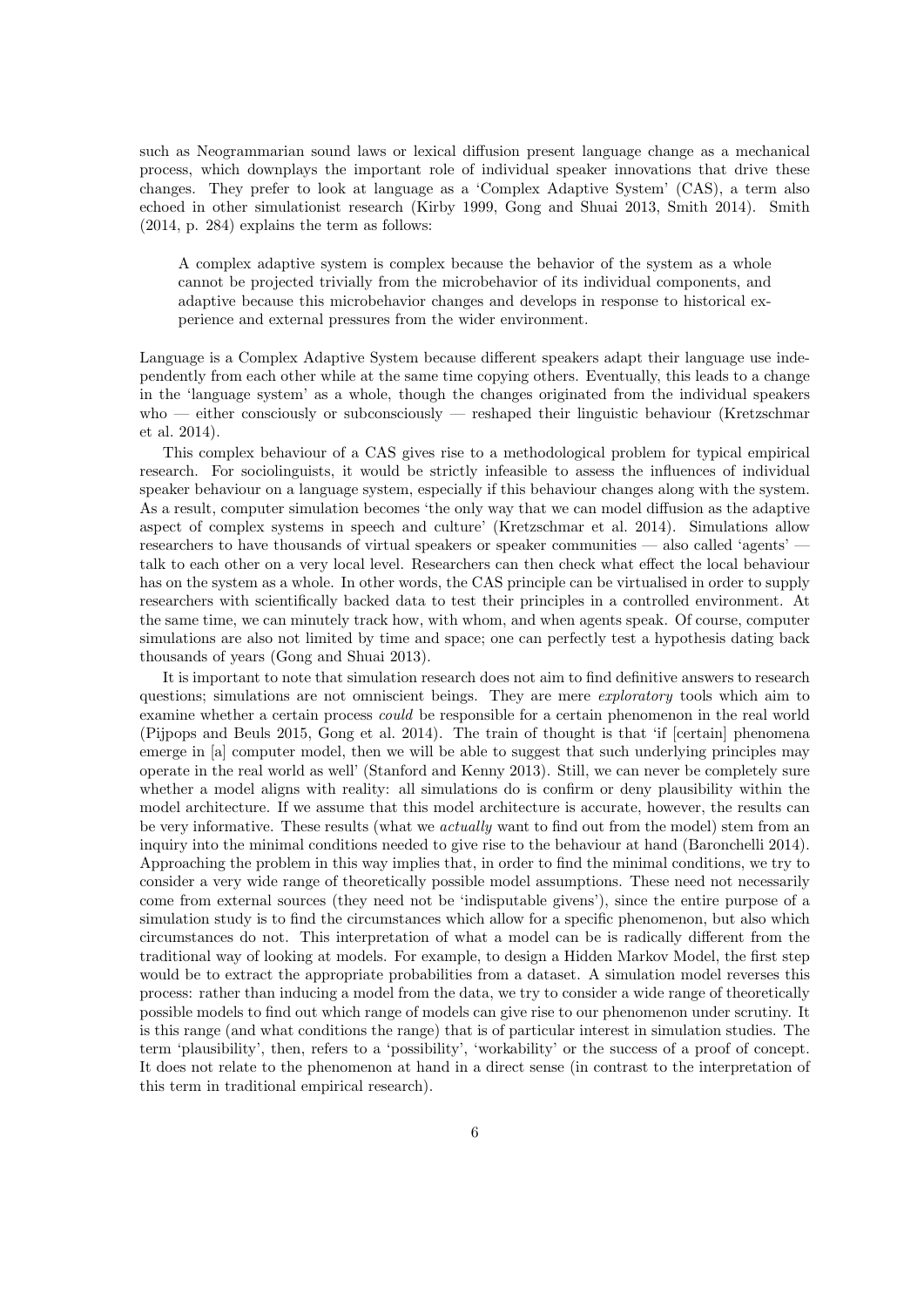Because of their power, simulation studies have found their way into many different subbranches of linguistics. There are simulation studies in the field of language evolution (e.g. Beuls and Steels 2013), cognitive linguistics (e.g. Kirby 1999), historical linguistics (e.g. Pijpops et al. 2015) and of course sociolinguistics (e.g. Pierrehumbert et al. 2014). Because the case study further in the article is on the intersection of historical linguistics and sociolinguistics, we will briefly discuss one study from each of these fields.

In the field of historical linguistics, Pijpops et al. (2015) examined in their simulation study how the weak verbal conjugation system in Germanic was able to become dominant. This is an especially interesting question considering that (1) the strong verbal conjugation system used to be much more regular than we now perceive strong verbal systems to be in present-day Germanic languages (2) the weak verbal conjugation system had to start from a position of zero use. By testing a range of theoretical assumptions (cfr. supra), the researchers were able to find that the assumption of general applicability of the weak verbal system was sufficient to model its rise to becoming the dominant system. The outcome of their simulation only makes a *suggestion* about the actual plausibility of this conclusion, but it is theoretically interesting to examine these verbal systems in a synthetic environment.

In the field of sociolinguistics, Pierrehumbert et al. (2014) built a model to investigate how an innovative language form can propagate through a social network. The model actually tests many assumptions, but only the assumption that closeness to an innovation is conducive to the adoption of that innovation was able to produce a diffusion in the model with realistic properties. This again goes to show how important the range of assumptions in the model really is, since not every assumption necessarily produces the desired outcome.

# 2. Case study: divergence of the standard Dutch pronunciations in the Netherlands and Belgium

## 2.1 Introduction

One problem in historical sociolinguistics which lends itself to the use of computer simulations is the divergence of the standard Dutch pronunciations in the Netherlands and Belgium. At the beginning of the 20th century, the standard language pronunciations in The Netherlands and Belgium were more or less alike (Van de Velde 1996). This was the direct result of a decision by Flemish speakers to import the Dutch language norm on the basis of status and prestige (van der Sijs and Willemyns 2009). Flanders desperately needed a unified language standard with status and prestige to pit against French, which was steadily becoming more and more important in Belgium as a whole. The northern Dutch norm, associated with the glory periods of the Kingdom of the Netherlands, was a perfect fit for this.

Shortly after this brief period of pronunciation parallelism, however, the standard pronunciation in the Netherlands started to shift around the 1930s (Van de Velde 1996). The most notable aspects of this shift were, among others, the diphthongisation of the [e] and [o] sounds towards [e<sup>i</sup> ] and [o<sup>i</sup>] and the devoicing of syllable-initial fricatives.<sup>[1](#page-2-0)</sup> In Belgium, the standard Dutch pronunciation did not change. Speakers from Flanders did not follow the northern innovations, which caused the Dutch and Belgian pronunciation standards to diverge. Ironically, this also means that the Belgian-Dutch pronunciation standard, which speakers from the Netherlands nowadays regard as 'typically Belgian', is in fact simply an older pronunciation stage of the standard language in the Netherlands, but it is no longer perceived as such (van Oostendorp 2016).

What interests us in this specific case is the motivation behind why speakers of Dutch in Belgium did not adapt their standard language norm to the new innovations from the Netherlands. As of yet, there is no evidence as to why the divergence between the Dutch standard pronunciations in the Netherlands and Belgium happened, and because of a lack of data (cfr. supra), there probably

<span id="page-2-0"></span><sup>1.</sup> For an elaborate discussion, see Van de Velde (1996) and Van de Velde et al. (2010).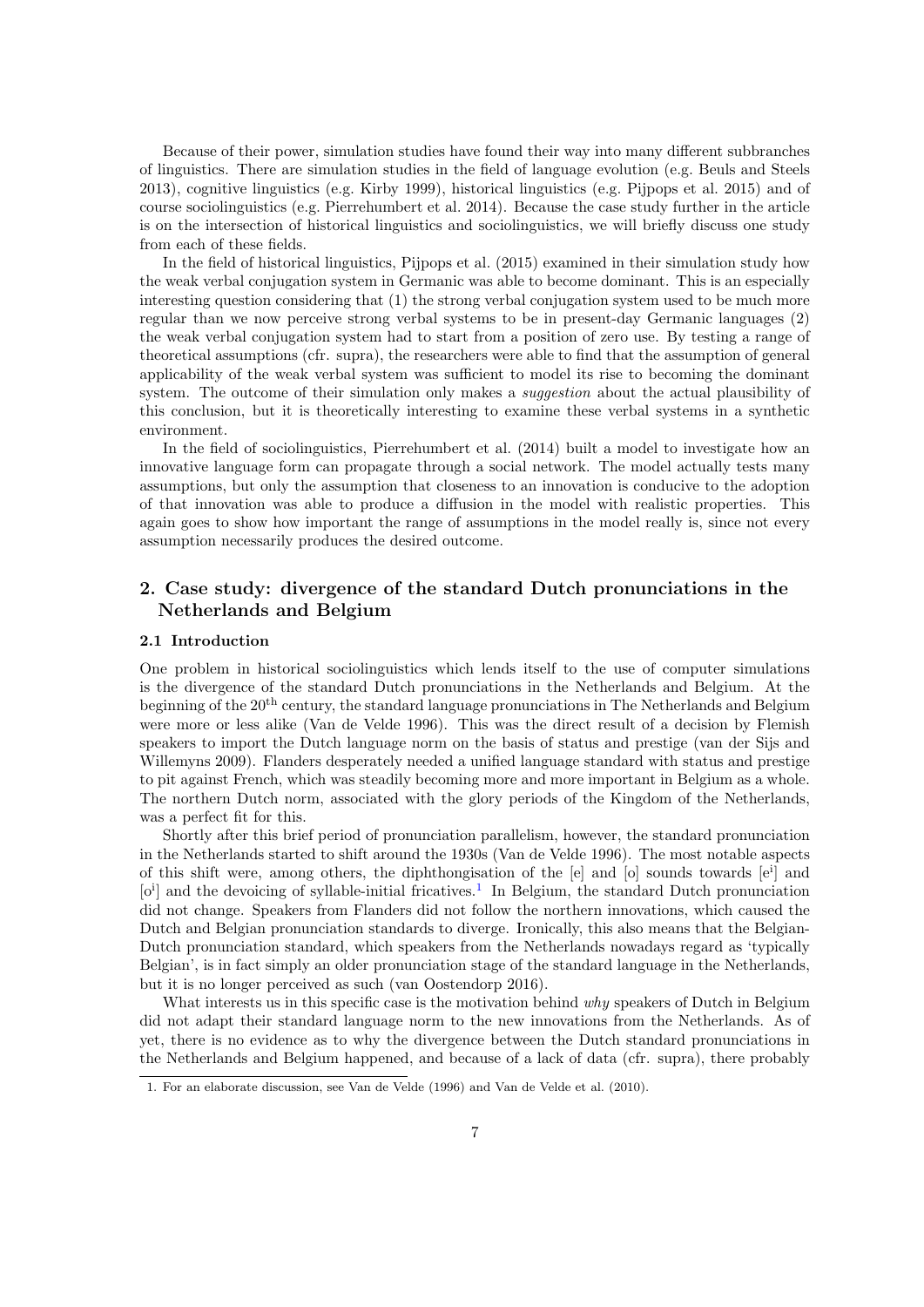never will be. A simulation study of the divergence is interesting since it allows us to test the ideas that researchers have had about this divergence over the past decades. By implementing these ideas as assumptions in a series of models, we can see how they perform in a synthetic computer simulation context. Again, it is impossible to prove through a simulation model that a certain theory was indeed responsible for the divergence — if we had the data to prove this, we would not use simulation models. Rather, we try to find out which operationalisations of the theories 'work' under which (synthetic) circumstances, but we can never prove that they were indeed responsible as well.

As was mentioned before, several theories have been posited in the literature in an attempt to explain the divergence. A first theory states that there was simply not enough contact between Belgium and the Netherlands for Belgian speakers to follow the linguistic innovations in the Netherlands (van den Toorn 1997, Deprez 1985). As a result, an indigenous standard pronunciation spontaneously arose in Belgium. A second theory concerns the pace at which language changed in the Netherlands. According to Van de Velde (2019), the standard pronunciation in the Netherlands evolved too fast for Belgian speakers to adopt these innovations. A third theory relates to the attitude of Belgian speakers towards speakers from the Netherlands. Van de Velde (1996) refers to van Istendael (2005) and Deprez (1985), who state that Belgian speakers simply did not want to sound like speakers from the north. The problem with this explanation is that attitudinal research towards Netherlandic Dutch, such as the research which Deprez refers to, only appeared in the late 1970s and the 1980s. This is a period in which Belgium, and most notably Flanders, started becoming culturally independent and less reliant on the Netherlands (Geeraerts 2017). It is therefore uncertain whether we can 'retroactively' apply language attitudes from the 1980s to the situation in the 1930s, but it remains an interesting consideration nonetheless. A final theory concerns the role of the public broadcasting corporations in both countries. According to Van de Velde (1996), the Dutch broadcasting corporation has historically been more open to linguistic innovations, while the Belgian radio and television have traditionally been very conservative. It is possible that the Dutch laissez-faire approach accelerated ongoing language innovations, while the Belgian conservative approach actively inhibited such innovations. In short, these theories leave us with four general research questions:

- 1. Can a reduced contact between speakers from the Netherlands and Belgium result in a divergence between the standard pronunciations of both countries in the model? If so, where could the tipping point between convergence and divergence lie?
- 2. Can an increased pace of language change in Dutch speakers cause a divergence between the standard pronunciations of the Netherlands and Belgium in the model? If so, where would the tipping point lie?
- 3. Can we relate increased ethnocentrism in Belgian speakers to less adoption of Netherlandic innovations or even divergence in the model? If so, where would be the tipping point?
- 4. Can an increased media influence amplify the existing tendencies for language change (acceleration or inhibition) in Belgium in the model? If so, could there be a tipping point?

## 2.2 Model description

## 2.2.1 Space

Our model attempts to simulate cross-country communication in nine cities across the Netherlands and Belgium, mixing central, less central, border and non-border cities such as Antwerp, Utrecht, Mechelen and Tilburg. The model is implemented in the Python programming language and was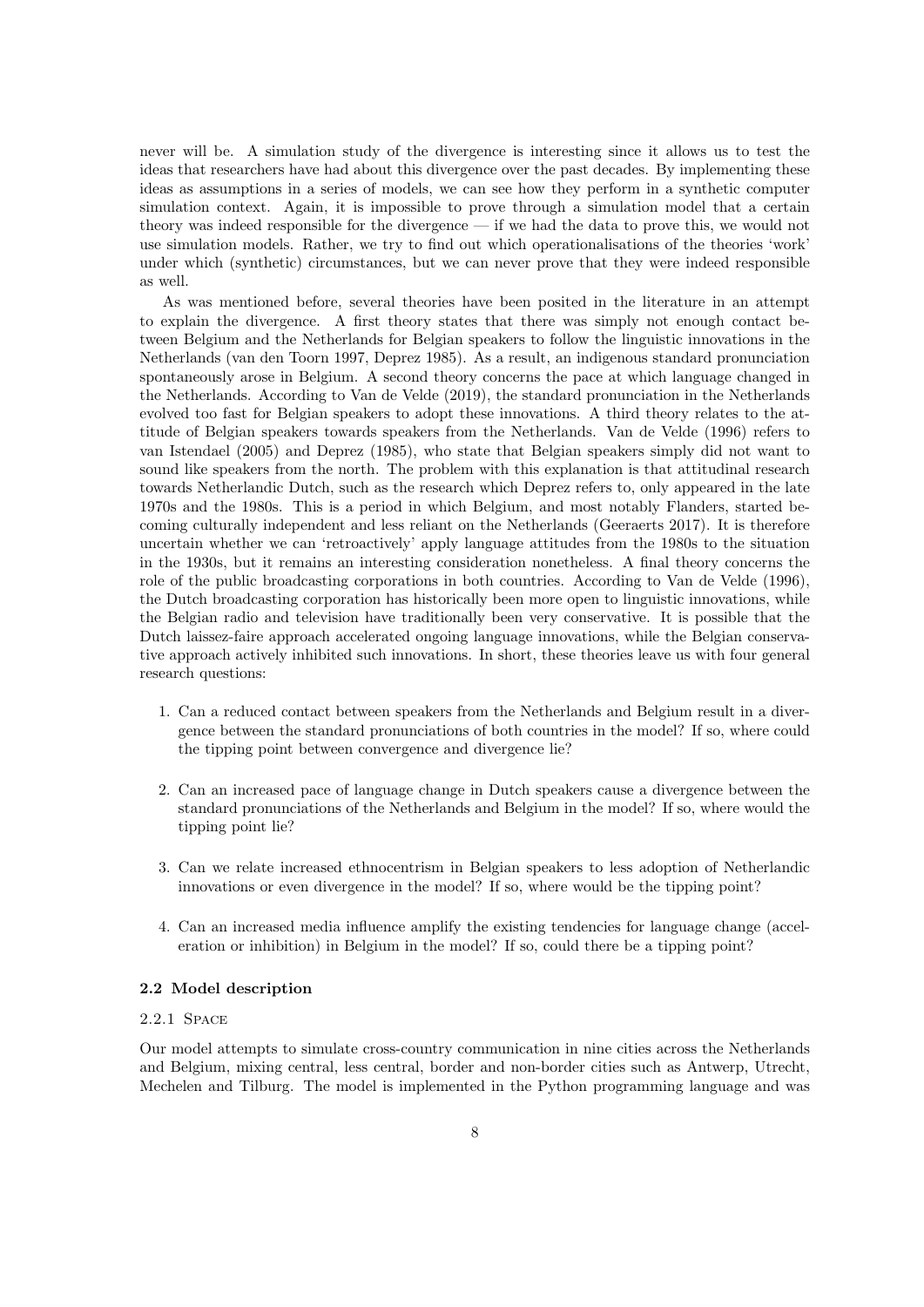built on top of the MESA simulation library (Kazil et al. 2019), which provides a ready-made infrastructure to ease the design process of computer simulations.[2](#page-4-0)

The model presented here is loosely based on Stanford and Kenny (2013), who modelled traffic between Chicago and Saint Louis as part of their simulation. Like in Stanford and Kenny (2013), the model world consists of a grid with cells which agents can occupy. Agents are not allowed to occupy the space between two cells, but one cell can be occupied by multiple agents at once.

Also on the spatial dimension, the model makes extensive use of influence spheres, as in Stanford and Kenny (2013), which more or less represent the influence radius of cities. In our model, an influence sphere is established for every city under scrutiny at a realistic distance from the other spheres. Real-world distances could not be used because they would complicate the model design too much. Nine cities are represented in the model: for the Netherlands, these cities are Rotterdam, Hilversum, Breda and Tilburg, while for Belgium, Antwerp, Turnhout, Mechelen, Leuven and Dendermonde are included. The cities were specifically chosen to include linguistically dominant cities (Rotterdam, Antwerp) as well as linguistically more peripheral cities (Breda, Dendermonde). More cities could have been included, but this would have complicated the design of the model by quite a margin, and would also have made the model more computationally intensive.

Every influence sphere includes an appropriate population of agents, which is based on historical demographic data by the Dutch Bureau of Statistics (Centraal Bureau voor de Statistiek 1930) and Hertogen  $(2013)$  $(2013)$  $(2013)$ . The population censuses used are the ones from  $1930<sup>3</sup>$  for both the Netherlands and Belgium, with a ratio of one agent for every 3000 people in the real historical populations. To keep the simulation as simple as possible, the population counts remain fixed — no agents are added or removed, and the distribution among cities remains the same for the remainder of the entire simulation. Should cities grow and shrink during the course of the simulation run, it would be very difficult to still assess the effect of the assumptions we are trying to test. For example, should one city grow much bigger during the simulation run, its influence will grow as well (cfr. infra), which could affect the results of a possible convergence or divergence. Such effects are currently avoided by ensuring that the cumulative population counts of the Netherlandic and Belgian spheres are comparable, which is also why Belgium is represented by one extra city in the simulation. As such, we know that any influence on the convergence-divergence situation stems from the current assumptions built into the model. Should we allow cities to grow independently of each other, this population equality between the two countries is no longer guaranteed, which will make the model results opaque and difficult to interpret.

#### 2.2.2 Travel

Inhabitants of the aforementioned influence spheres are free to move around the model world. Movement in the simulation world is *always* restricted to one step into one of the four cardinal directions per unit of time<sup>[4](#page-4-2)</sup> in the model. Agents thus have to move one step at a time. Diagonal movements are not allowed.

There are two 'movement modes' for agents in the simulation: wandering and travelling. When an agent has no specific travel destination, they simply wander. This means that they move one unit into one of the four allowed directions, or stay in place. At every step an agent is not travelling somewhere, the agent has a  $\frac{1}{20}$  chance of moving back towards the centre of the home sphere. This means that they keep moving one step towards the home sphere centre per unit of time in the model until they are home. This process can be compared to a chess pawn which has to move in small

<span id="page-4-0"></span><sup>2.</sup> The model developed in this study is available online at [github.com/AntheSevenants/BorderModel.](https://github.com/AntheSevenants/BorderModel) The research data, including R scripts, is available online at [github.com/AntheSevenants/BorderModelData.](https://github.com/AntheSevenants/BorderModelData)

<span id="page-4-1"></span><sup>3.</sup> Remember that this is the time period in which the Dutch pronunciation in the Netherlands started to shift.

<span id="page-4-2"></span><sup>4.</sup> Time in the computer model is not expressed in terms of minutes or hours, but rather in terms of abstract units. At every unit or step of time, all agents move and speak (in that order) according to predefined, simple logic. In theory, a simulation could run endlessly for an infinite number of these abstract units. In reality, every simulation will run for a set number of steps (see below).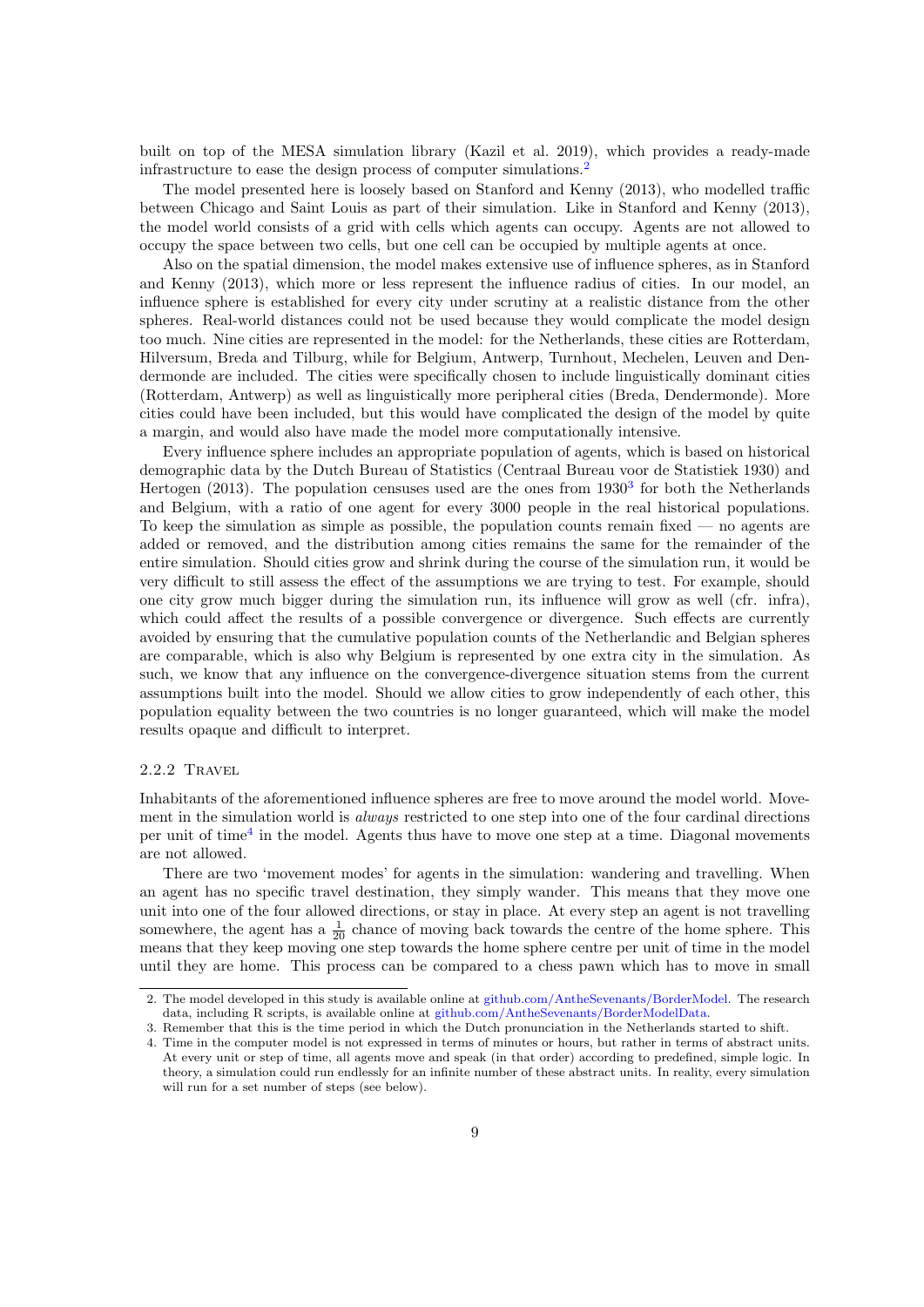increments across multiple turns in order to reach a destination. The return mechanism is put in place to make sure that agents do not wander off too far so that the notion of distinctive cities is lost, and is comparable to the homing mechanism found in Stanford and Kenny (2013), which serves the same purpose there.

In addition to simply wandering, agents can also purposely travel to another sphere. It is clear that agents should not visit each sphere equally as often, since in real life not every destination is equally popular either. At every step of time in the model, every agent has the possibility to enter a 'ready to travel' state.<sup>[5](#page-5-0)</sup> The agent can enter this ready state either for domestic travel or for abroad travel, but not for both at the same time. The probabilities for domestic and abroad travel are controlled separately. Domestic travel is prioritised in the sense that the probability for domestic travel is tested first. If this probability is set to, for example, 0.005, an agent has a  $\frac{1}{200}$ chance of entering the ready to travel state for domestic travel. If this probability is not met (in our example, this is a  $\frac{199}{200}$  chance), the abroad travel probability is tested. If this probability is set to 0.001, an agent has a  $\frac{1}{1000}$  chance of entering the abroad ready to travel state. If no travel is initiated (because both probabilities were not met), the agent simply wanders. The domestic and abroad travel probabilities (the  $\frac{1}{200}$  and  $\frac{1}{1000}$  chances in our example) can be controlled separately for each country. In order to make everything clearer, an overview of all four probabilities and their uses is given in Table [1.](#page-5-1)

<span id="page-5-1"></span>

| Travel probability               | Use                                                        |
|----------------------------------|------------------------------------------------------------|
| domestic travel probability (NL) | the probability governing how likely an agent from the     |
|                                  | Netherlands is to travel to another sphere in the Nether-  |
|                                  | lands                                                      |
| abroad travel probability (NL)   | the probability governing how likely an agent from the     |
|                                  | Netherlands is to travel to a sphere in Belgium            |
| domestic travel probability (BE) | the probability governing how likely an agent from Belgium |
|                                  | is to travel to another sphere in Belgium                  |
| abroad travel probability (BE)   | the probability governing how likely an agent from Belgium |
|                                  | is to travel to a sphere in the Netherlands                |

Table 1: An overview of the four general travel probabilities. There are actually only two general travel parameters, but they can be controlled separately for each country in the simulation. This makes for four parameters in total.

Once an agent reaches the ready to travel state, a random influence sphere is selected. If the agent is in a domestic ready to travel state, a location from the agent's own country is selected. If the agent is in an abroad ready to travel state, a location from the other country is selected. Whether an agent then actually travels to this destination is dependent on the probabilities derived from the gravity model (Trudgill 1974). Trudgill's gravity model attempts to model the linguistic influence of one city on another, taking into account both the distance between the cities and their respective population counts. One implementation of the model, which calculates the influence of city i on city j  $(I_{ii})$ , is given in Trudgill (1974):

$$
I_{ij} = s \cdot \frac{P_i P_j}{(d_{ij})^2} \cdot \frac{P_i}{P_i + P_j} \tag{1}
$$

The first part of the equation, s, stands for an index of linguistic similarity. This is an index between 0 and 4 which one can assign to express the similarity between the language varieties of the influencing city and the influenced city. The higher the index, the more similar both varieties are. Trudgill's proposal for these indices is, however, rather unsystematic, and it is unclear what

<span id="page-5-0"></span><sup>5.</sup> When agents are already travelling or going back to their home sphere (see above), the travel possibility is temporarily disabled until they are no longer travelling or have returned home.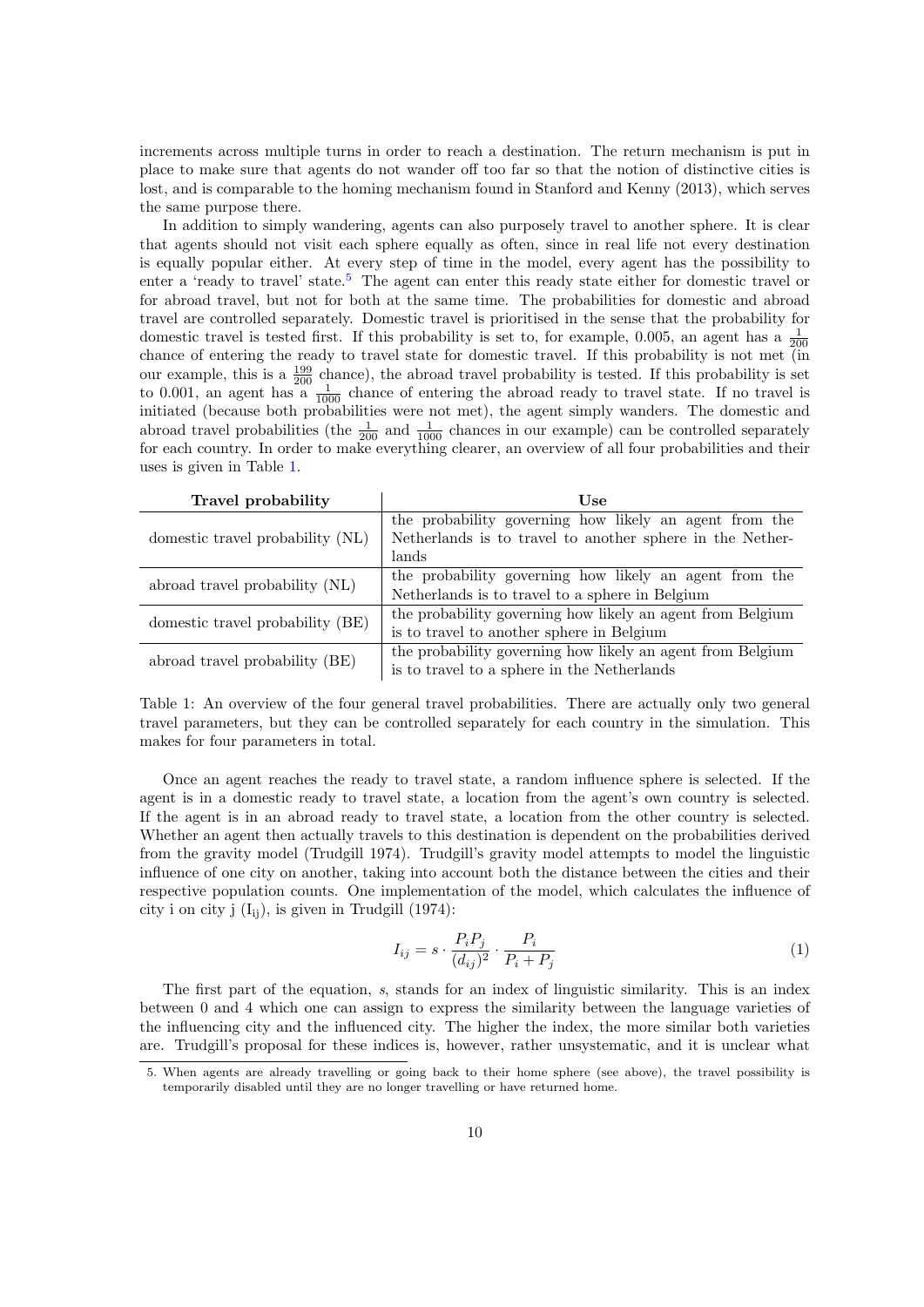formal criteria should be used to decide which indices should be assigned to which cities. This unsystematicity in addition to the idea that the linguistic distance between standard languages should always be minimal led to the decision not to use linguistic similarity in the simulation. The next part of the equation,  $\frac{P_i P_j}{(d_{ij})^2}$ , describes the interaction between the two cities. The numerator of the fraction simply multiplies the populations of the influencing city  $(P_i)$  and the influenced city  $(P_j)$ . The denominator is the squared distance between both cities  $(d_{ij})^2$ , which implies that the interaction between both cities weakens quadratically with distance. Finally, this interaction index is turned into an *influence* index  $(\frac{P_i}{P_i+P_j})$ . The interaction index is multiplied by the population of the influencing city  $(P_i)$  divided by the sum of the influencing city and the influenced city  $(P_i + P_j)$ . This has the effect that larger cities will have a much larger impact on smaller cities than vice versa, even when their interaction indices are the same.

The output of the gravity model cannot be used as-is in the simulation, however, as it computes a metric of influence, not a probability of travel. To solve this problem, the different influences on a specific city are compared and then converted to a probability according to the Equation [2.](#page-6-0) This happens separately for every country:

<span id="page-6-0"></span>
$$
p_{ji} = \frac{I_{ij}}{I_j} \tag{2}
$$

 $p_{ji}$  is the probability of an agent from sphere j visiting sphere i,  $I_{ij}$  is the influence of i on j (as computed by the gravity model).  $I_j$  sums up the total influence on j (from one country). As one can infer from the equation, the travel probability of an agent of influence sphere j visiting influence sphere i is dependent on the influence of i on j, not j on i. This reversal is self-evident, as we can imagine that the influence of Antwerp speakers on Turnhout speakers stems from Turnhout's inhabitants visiting Antwerp, and not vice versa. Without this inverse relationship, the model produces nonsensical results. An example of the probabilities generated by the gravity model for the city Leuven is given in Figure [1.](#page-6-1)

<span id="page-6-1"></span>

Figure 1: The exact travel probabilities for agents of the city Leuven as generated by the gravity model. Abroad travel destination probabilities are given above. Domestic travel destination probabilities are given below.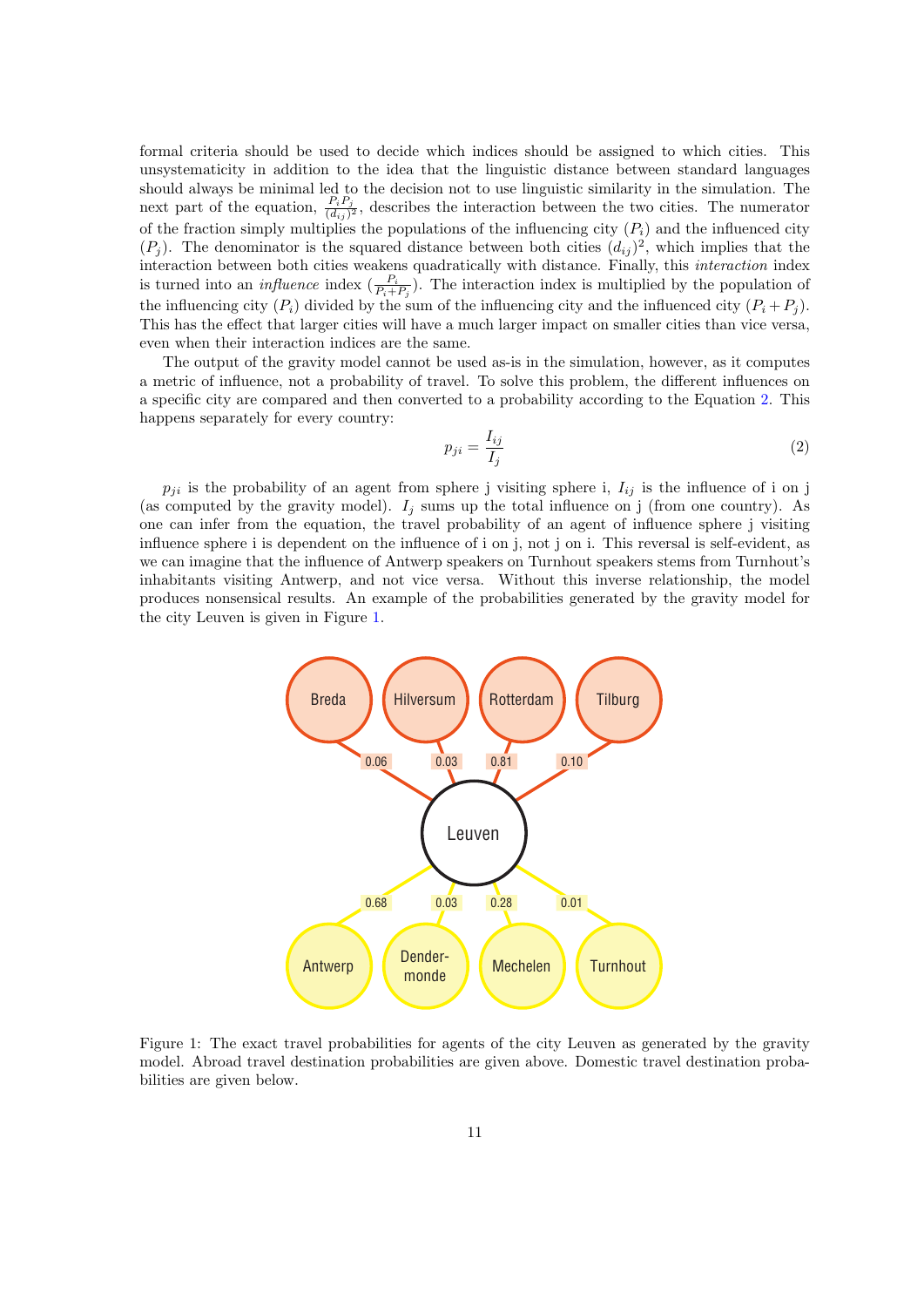<span id="page-7-0"></span>

Figure 2: The travel logic represented as a flow chart. Example probabilities are given. The start of the chart is in the upper-left corner. The logic in this chart decides whether an agent can move from the wandering state to the travelling state in Figure [3](#page-8-0) (both indicated in orange). If the logic ends in 'no travel', the state remains the same. This logic is evaluated at every step of the model, barring the conditions discussed in Footnote [5.](#page-5-0)

We saw that once an agent reaches the ready to travel state, a random influence sphere is selected. It is at this point that the probabilities generated by the gravity model come into play. An agent can only go to the selected travel destination depending on the probability associated with that sphere. Let us illustrate this for an agent from Leuven who has entered the abroad ready to travel state. The model has selected Tilburg as the agent's possible travel destination. We see in Figure [1](#page-6-1) that for an agent from Leuven, Tilburg has a travel probability of 0.10 or  $\frac{1}{10}$ . The agent thus has a  $\frac{1}{10}$ chance of actually leaving for Tilburg. If this  $\frac{1}{10}$  probability is met, the trip can commence. If it is not met, the agent simply returns to the wandering state. This second layer of the travel destination selection, based on the gravity model, makes sure that the frequency at which agents visit other spheres is realistic. A flow chart of the complete travel logic is shown in Figure [2.](#page-7-0)

After an agent has been presented with the opportunity to travel and the trip is 'greenlit' by the gravity model mechanism, the agent moves in a straight line towards the centre of the destination's influence sphere. The movement towards this sphere is constrained by the same general restrictions as wandering (one step per unit of time in the model, only cardinal directions, no diagonals). An agent 'arrives' once they reach within half the radius of the destination sphere from its centre. They thus do not need to reach the absolute centre of the sphere. Once arrived, the agent starts wandering again, but at every step, they have a  $\frac{1}{20}$  chance of returning home. The trip home also features the same travel and movement restrictions, including the half-radius rule. An obvious difference is of course that once an agent is back home, they enter the default 'wandering and homing' state again, until they go on another trip. An overview of all possible movement states is shown as a finite-state automaton in Figure [3.](#page-8-0)

#### 2.2.3 Speaking

Of course, agents should also be able to talk to each other. After an agent has had the opportunity to move — be it as part of a path towards a travel destination or simply as the result of wandering — they are allowed to 'speak' to one 'hearing' agent in their neighbourhood, which consists of all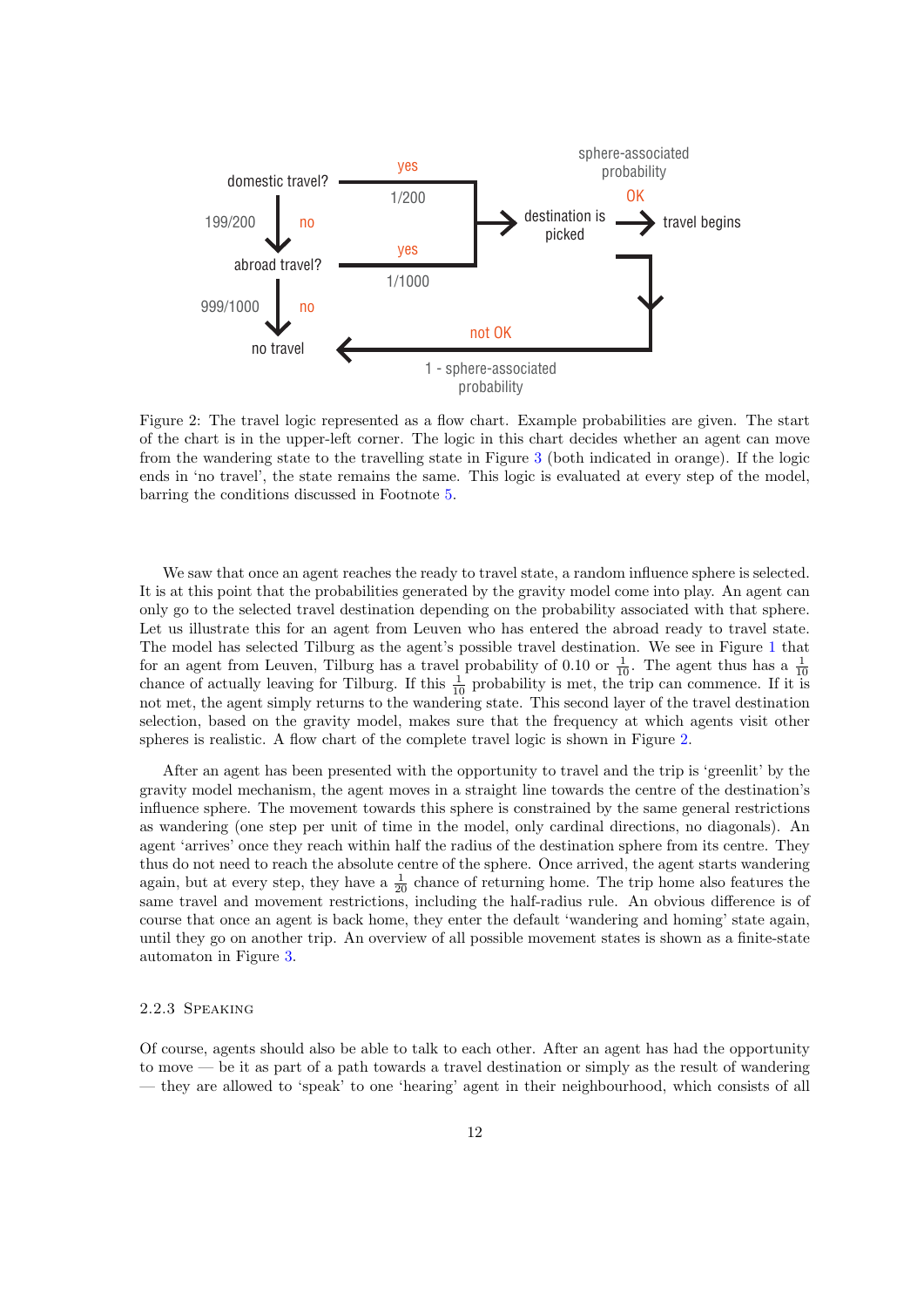<span id="page-8-0"></span>

Figure 3: Agent movement logic in the model represented as a finite-state automaton. Every dot represents a movement state. Every arrow represents a state change. Agents can remain in a specific state for multiple time units. The wandering and travelling states are indicated in orange and correspond to the possible outcomes of the travel logic described in Figure [2.](#page-7-0)

neighbouring agents in the vicinity of eight cells of the speaker (so including diagonal cells<sup>[6](#page-8-1)</sup>), and also agents occupying the same cell. From this neighbourhood, one hearer is randomly selected. Because of this random selection, conversations need not necessarily be reciprocal if multiple agents are close to each other. When an agent has no neighbours, they do not speak.

During a conversation, the speaker recovers a random sound from their sound repository, a collection of sounds which the speaker has heard before, and 'speaks' this sound to the hearer. The hearer then stores this sound in their own sound repository. Note that a sound repository can hold duplicate sound values; it is a collection of all recently heard sounds, not a collection of kinds of recently heard sounds. By speaking, a speaker does not influence their own sound repository; they for example do not duplicate the sound they spoke in their own repository. Changes in an agent's sound repository thus always come from another agent.

To simulate the effect of 'forgetting' older sounds, a sound repository holds a maximum of 140 forms, as in Stanford and Kenny (2013). When the sound repository is full, the oldest sound is removed after a new sound is added. Sounds are represented as real numbers between 0 and 1 as an abstraction of every possible Netherlandic innovation. Real numbers were chosen instead of binary values in order to be able to also generalise over vowel innovations, which traditionally do not follow binary oppositions. To guarantee that a shift towards the maximum value actually takes place, or, in other words, in order to ensure that the shifts described in Van de Velde (1996) happen, a speaker from the Netherlands will only add Netherlandic sounds to their sound repositories if they are higher than the current average value of their sound repository. The same speakers from the Netherlands can still be influenced by Belgian speakers and sounds. It might be argued that this behaviour makes the model 'circular' and thus designed in such a way that only the desired outcome is possible. One has to take into account, however, that the present simulation does not aim to uncover how the many shifts in the Netherlandic standard language described in Van de Velde (1996) spread. Instead, the shifts are implemented as a 'given' in the model, and all latent factors which caused this shift, whatever those may be and however many these may be, are assumed. As such, we can fully focus on the effect the shift has on Belgian speakers, which is the actual topic at hand.

Speakers from the Dutch Randstad area<sup>[7](#page-8-2)</sup> are initialised with near-maximum values<sup>[8](#page-8-3)</sup> in their sound repositories — the Netherlandic innovations are said to stem from here (van Hout et al. 1999),

<span id="page-8-1"></span><sup>6.</sup> The no diagonal movements restriction was put in place to make sure that each step in the model has an equal The no diagonal movements restriction was put in place to make sure that each step in the model has an equal<br>distance (diagonal movements would have a distance of  $\sqrt{2}$  in the model). Since no movement is involved in th case, diagonals are allowed.

<span id="page-8-2"></span><sup>7. &#</sup>x27;[T]he area comprising the cities of Amsterdam, Rotterdam, the Hague and Utrecht' (Willemyns 2003). In the model, the cities of Rotterdam and Hilversum are located within this Randstad area.

<span id="page-8-3"></span><sup>8.</sup> The mean of the Randstad values is 0.89. Sounds are generated within an 0.1 interval around this mean, which means that the actual sound values range from 0.79 to 0.99.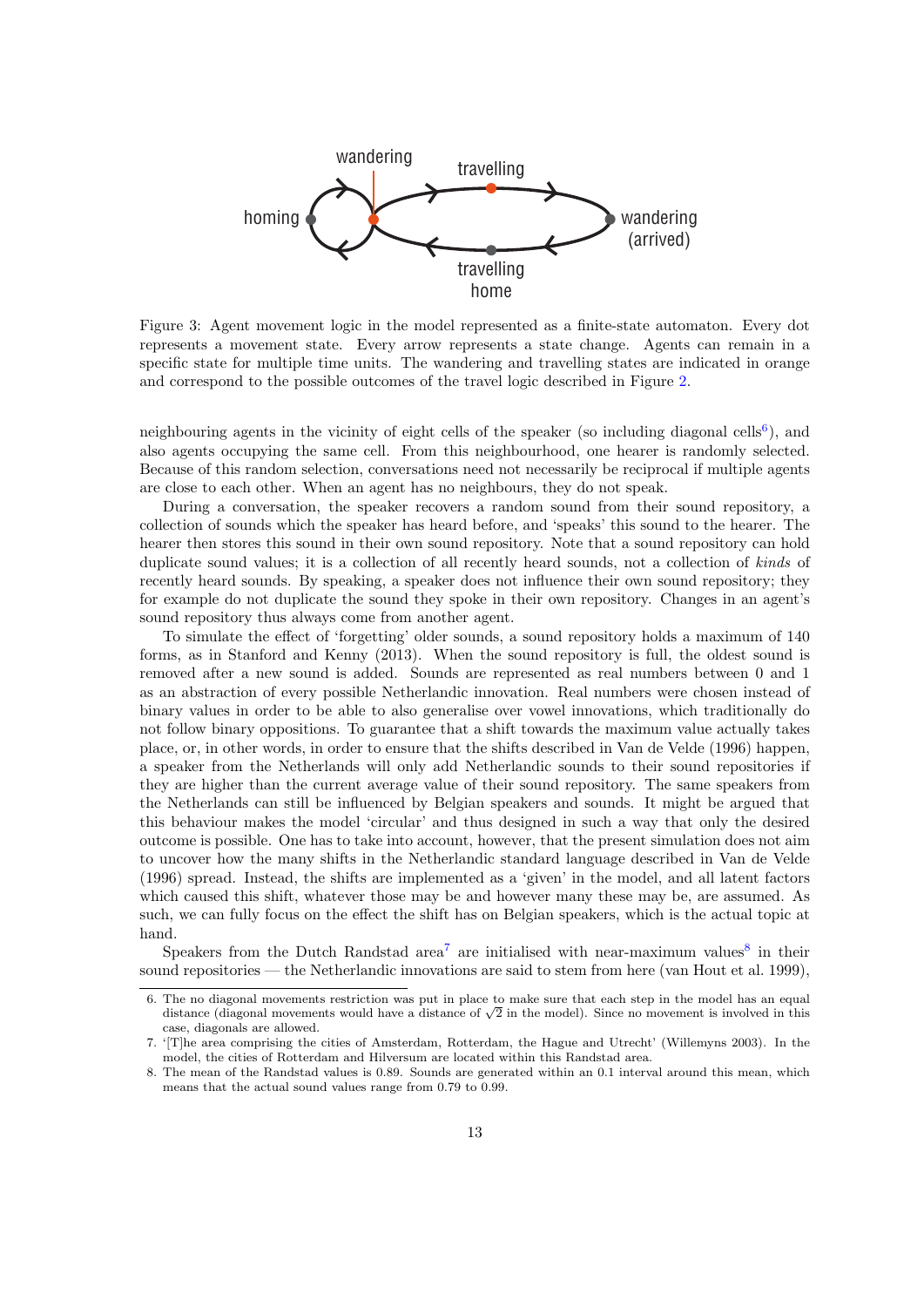while all other regions start with near-zero values.<sup>[9](#page-9-0)</sup> Note that this does not mean that we define 140 particular linguistic contrasts in the Dutch language, nor does this mean that all sounds in the Dutch language differ. Rather, by filling the initial repositories of the Randstad agents with high sounds values, we initialise them with a general high degree of 'Netherlandic-ness'. If an agent's sound repository contains many values which are close to 1, then the idea is that this agent represents a speaker which generally opts for the innovative Netherlandic forms rather than the older conservative forms. If an agent's sound repository only contains low values, then the agent represents a speaker of the older language forms. Agents with both high and low values are possibly undergoing an evolution. The sound range is thus only applicable to all the possible conservative-innovative contrasts and makes an abstraction of those contrasts.

It would be theoretically possible to individually model the different linguistic contrasts over which the model currently abstracts. Moreover, it would be possible to also incorporate the sounds which do not have a contrastive difference. The problem with this approach is that it does not add much to the model design, since we are only interested in a general notion of 'degree of innovation'. Since the sounds which are not contrastive do not contribute to this degree of innovation, and since the model does not care about exact innovations, it does not make sense to build these aspects into the model.

Strictly speaking, the strong establishment of innovative forms in the Randstad area is ahistorical and goes against the course of the shifts described in Van de Velde (1996). In that study, it is clear that around the 1930s — the starting point for these simulations — most Netherlandic innovations were still in their infancy. In our model, the innovations are much better established. Unfortunately, this is a problem which cannot be solved within the current implementation of speaking in the model. Dutch agents cannot 'produce' new sounds themselves<sup>[10](#page-9-1)</sup>, so the end value of the evolution should already be present somewhere in an agent's sound repository. In order to guarantee that the sound evolution in the Netherlands actually carries out completely, the end value should be somewhat well-represented.

Every agent starts with a full, 140 sound inventory. Given the gentle slope with which typical diffusion curves, curves which describe the spread of a new linguistic innovation, start (Bailey 1973), agents would be easily and immediately influenced by new sounds they hear if they started with fewer sounds in their repositories, which would be unrealistic. A schematic representation of the sound exchange is given in Figure [4.](#page-10-0)

#### 2.2.4 TESTING THE THEORIES

Up until now, only the basic behaviour of the model has been explained. To test the research questions described above, we need to systematically change the parameters of the model and subsequently observe the model output. We test the first theory, which relates the divergence between the two standard language pronunciations to a lack of contact between Belgian and Dutch speakers, by varying the probability of agents travelling abroad. The tested probabilities range from absurdly low (agents not travelling abroad at all) to absurdly high (agents visiting cities in the other country more often than local cities), in order to cover the entire spectrum of possible scenarios. The domestic travel probabilities for both countries remain fixed at  $5 \cdot 10^{-3}$ .

The second theory, which predicts that the pace of language innovations in the Netherlands was too fast for Belgians to be able to follow them, is tested by varying the number of times a spoken sound is saved to a Dutch hearer's sound repository. Normally, every agent only saves a newly encountered sound in their sound repository once. When a new sound exemplar is added multiple times to an agent's sound repository, however, this increases the representation of that sound in that agent's sound repository, which also increases the pace at which new sounds are adopted in the

<span id="page-9-0"></span><sup>9.</sup> Precisely 0.00001.

<span id="page-9-1"></span><sup>10.</sup> This limitation is the result of a design choice in this specific model, and is not a deficiency of simulation research as a whole. It would be possible to replace the current copying implementation for speaking with another one, which could then for example hinge on analogy or random variation.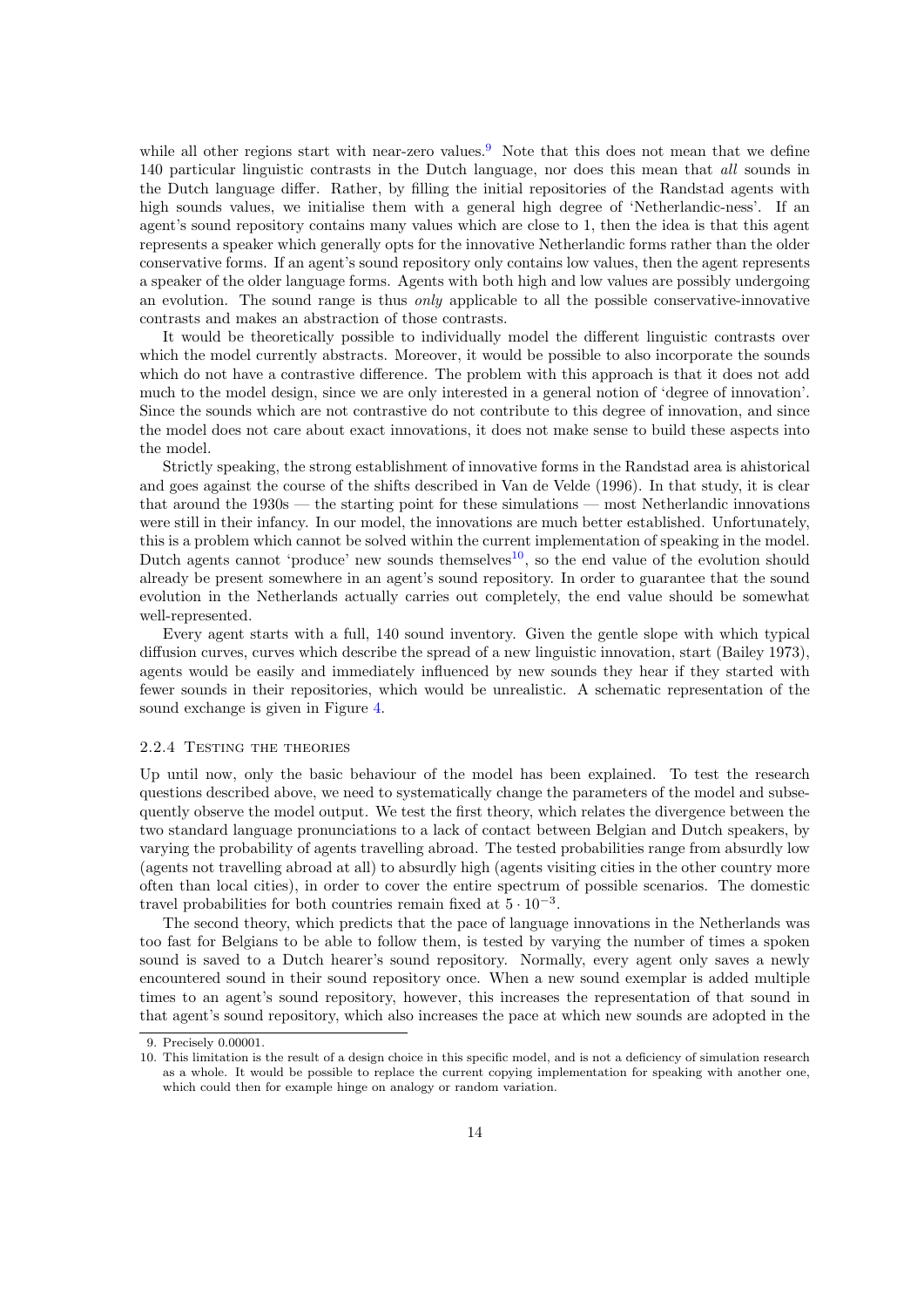<span id="page-10-0"></span>

Figure 4: A schematic overview of a sound exchange between speaker and hearer. The blue brackets represent the sound repositories of the agents. The numbers in these brackets are the sound values stored in the repositories. In this example, the circled sound is randomly selected from the speaker's sound repository and is subsequently saved in the hearer's sound repository. Because an agent's sound repository is initialised with 140 sounds, every addition to the sound repository guarantees a deletion. Therefore, the leftmost value in the repository (assumed to be the oldest value) is deleted.

Netherlands. The number of exemplars saved is varied from once to up to 20 times. The abroad travel probabilities for both countries remain fixed at 10<sup>−</sup><sup>3</sup> , the domestic travel probabilities at  $5 \cdot 10^{-3}$ .

The third theory, which claims the divergence between the standard language pronunciations is the result of a Belgian aversion of Netherlandic Dutch, is a little more complex in the simulation. In the model, agents receive a value for 'ethnocentrism'. The higher this value is, the less likely an agent is to store a sound from another country in their sound repository. For Dutch speakers, this property is always set to 0.85 in order to reflect the asymmetric language hierarchy between the Netherlands and Belgium. Belgian speakers have varying ethnocentrism values across simulation runs. The simulation runs start at no ethnocentrism for all Belgian speakers, which means all foreign sounds will be adopted. Then, every next simulation run, the ethnocentrism value will be collectively increased by 0.01 until maximum ethnocentrism is reached in Belgian speakers, which means no Belgian agent will adopt any more foreign sounds. The collective increase means that every Belgian agent indeed shares the same ethnocentrism value within one simulation run. We test the entire range of values in order to get a complete picture of the influence of ethnocentrism on the adoption of foreign innovations.

In addition, a geographical model of ethnocentrism is also tested. This geographical model relates the values for ethnocentrism for agents in both countries to how close a specific agent lives to the border. Based on the idea that speakers who live on a border with another country are more interested in what happens in that country (NOS Afdeling kijk- en luisteronderzoek and BRT Studiedienst 1983), the closer an agent lives to the border, the lower their ethnocentrism value will be; agents who live on the border receive a zero value, agents who live a maximal distance away from the border receive the maximum value, one. In this geographical model, speakers from the Netherlands are also assigned variable values, unlike in the fixed model. The geographical ethnocentrism model is used as an extension of the model with fixed ethnocentrism values for the entire population. The abroad travel probabilities for both countries remain fixed at 10<sup>−</sup><sup>3</sup> , the domestic travel probabilities at  $5 \cdot 10^{-3}$ .

The final theory, which relates the linguistic evolutions in both countries to the media landscape in those countries, is tested by simulating media influence. When media influence is activated, Dutch agents 'receive' sounds from the Randstad area at every step in addition to their regular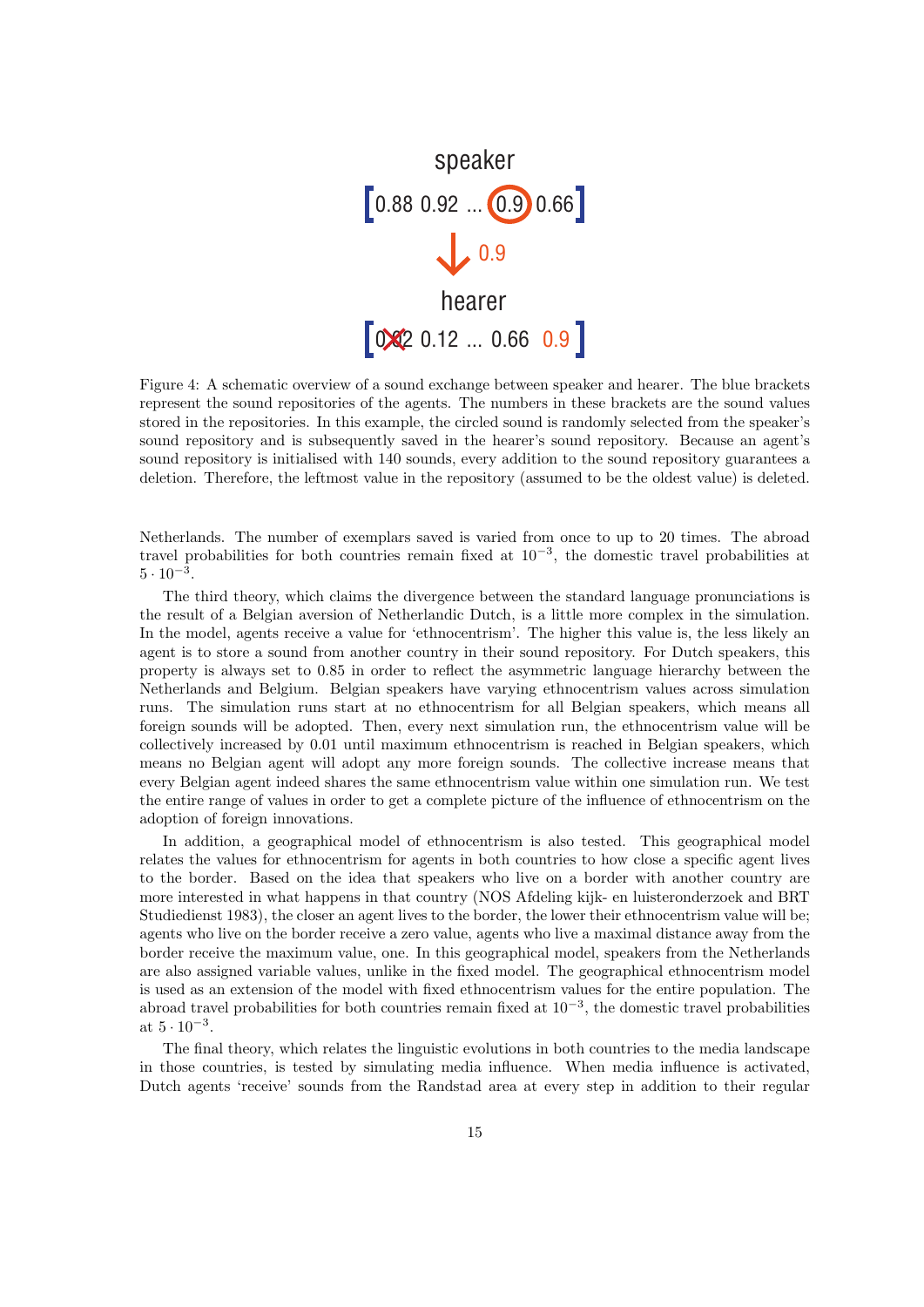conversations. This is the linguistically dominant region in the Dutch media. Belgian agents receive sounds from the Brabant area, which is the linguistically dominant area in the media in Flanders. In addition, Belgian agents can also receive the same Dutch Randstad sounds, since Dutch television was very popular in Flanders in the past (Geeraerts 2017). The ratio is  $\frac{1}{4}$  for Dutch sounds, and  $\frac{3}{4}$ for Belgian sounds. These ratios are based on a report by the Flemish National Television (Instituut der Nederlandse Uitzendingen 1982). Sounds from the central areas are sampled by selecting a random agent from the specific central region (Randstad or Brabant), and then selecting a random sound from that agent's sound repository. This happens independently for every agent, so each agent receives different media sounds.

Media receptiveness is defined individually for each agent separately, since receptiveness to media innovations seems to be person-bound (Stuart-Smith and Timmins 2009). Whether a media sound is actually saved to an agent's sound repository depends on the media receptiveness of that agent. The higher the receptiveness, the higher the adoption probability will be. Even though media receptiveness is defined individually, it is varied across the entire population systematically  $-$  the entire population receives the same value in one simulation run. This is done in order to keep the simulation as straightforward as possible. The abroad travel probabilities for both countries remain fixed at  $10^{-3}$ , the domestic travel probabilities at  $5 \cdot 10^{-3}$ .

#### 2.3 Results and discussion

Every simulation theory was tested by varying the different parameters associated with the respective theories according to the principles outlined above. Every simulation with a specific set of parameters was run for 25,000 steps. We assume this range of 25,000 steps to correspond to the period spanning the 1930s until now. In principle, we could have chosen any other 'sensible' number (with 'sensible' meaning that we do not run the simulation for just ten steps, for example), but this relatively high number was chosen specifically to give parameter sets conducive to very slow diffusion a chance to complete this diffusion. All simulations were run on a powerful virtual machine generously provided by Mads Janszen. We are very grateful for his support.

The simulation output, which includes  $-$  among other data  $-$  the degree of sound innovation for every region and country, was analysed by interpreting the sound evolutions directly.

#### 2.3.1 CONTACT THEORY

The contact theory posits that reduced contact between speakers from the Netherlands and Belgium will result in a divergence between the standard pronunciations in both countries. We see in Figure [5](#page-12-0) that reduced contact can indeed lead to divergence<sup>[11](#page-11-0)</sup> in the model, but only starting from an abroad travel probability of 10<sup>−</sup><sup>6</sup> , a travel rate 5,000 times smaller than the domestic travel rate, which is fixed at 0.005. Travel rates higher than  $10^{-6}$  are always conducive to some degree of convergence.<sup>[12](#page-11-1)</sup>

The interpretation of the ratio between the default domestic travel parameter (0.005) and the abroad travel probability found is complex. While the domestic travel probability is many magnitudes bigger than the abroad travel probability, the imbalance is not completely unrealistic. For many inhabitants of both countries, even those who live close to the border and are willing to travel to the other country, life primarily takes place within the borders (as evidenced by the attitudinal questions in NOS Afdeling kijk- en luisteronderzoek and BRT Studiedienst (1983)). Even if people occasionally go on trips to the other country, these trips will be counterbalanced by many more in-

<span id="page-11-0"></span><sup>11.</sup> In this context, divergence has to be interpreted as a situation in which Belgian speakers clearly do not follow northern innovations. Every situation which shows even a slight tendency to follow the innovations will be regarded as convergence, since it follows the innovative trend in the Netherlands (which is not shown here).

<span id="page-11-1"></span><sup>12.</sup> If we had chosen to end the simulations at, for example, 2,500 steps,  $10^{-5}$  and possibly even  $10^{-4}$  would have become viable divergence parameters. The choice for  $10^{-6}$  is thus entirely conditioned by our parameter settings, but the result, a large discrepancy between the abroad and domestic travel rates, remains the same. The exact order of magnitude does not play a role in the interpretation of this discrepancy either.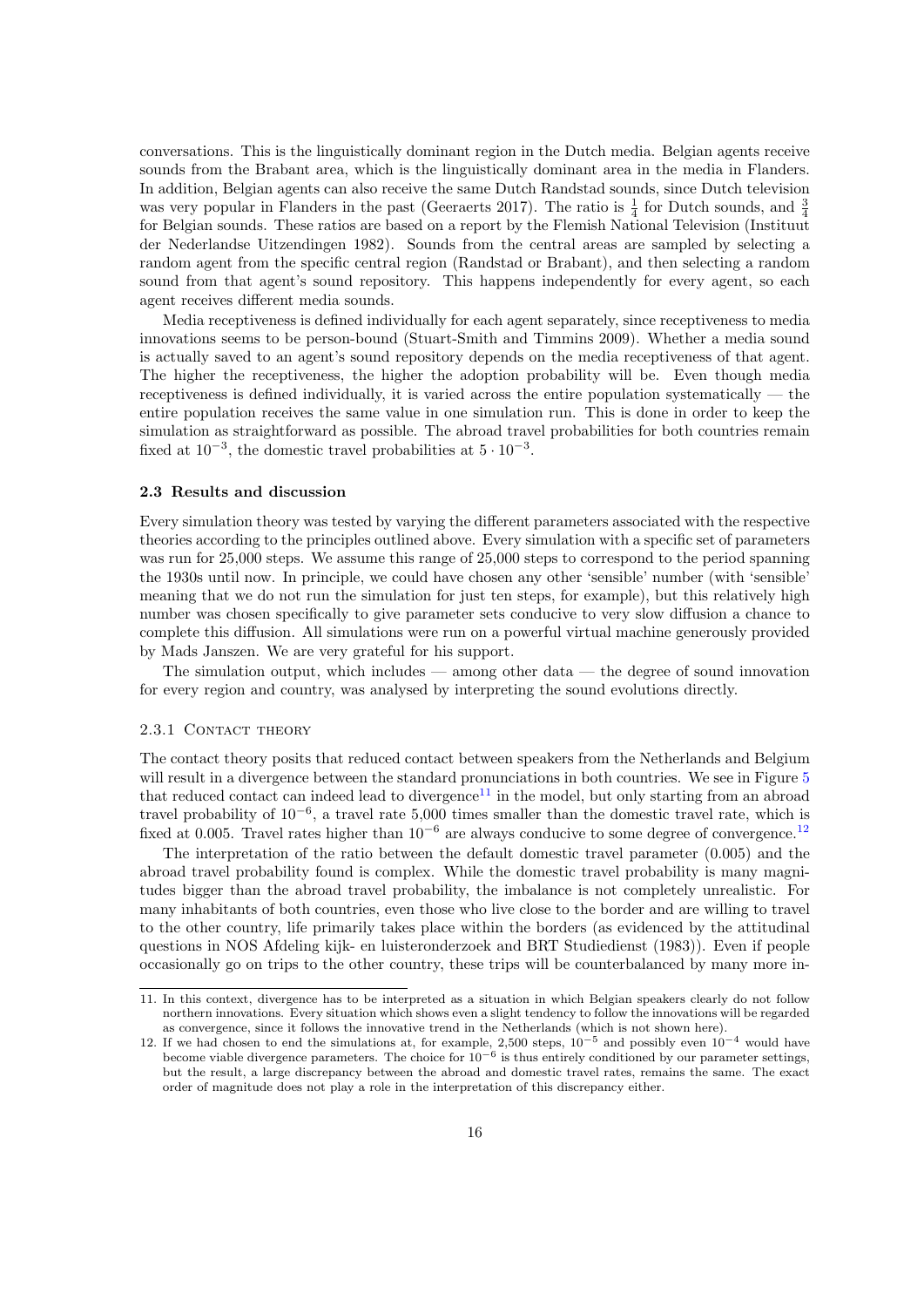<span id="page-12-0"></span>

Figure 5: A visualisation of the sound evolutions in Belgium in the simulation model. Every colour represents a simulation run with a different value for the abroad travel probability parameter in Belgium and the Netherlands. For clarity's sake, the probabilities are shown as  $log_{10}$ .

teractions in the home country. In this light, the ratio seems more reasonable. Of course, the model does not contain the more intricate details of travel, such as highways, natural borders or travel cost. Though it is possible to implement these properties, more complex travel implementations do not always yield better results (Nerbonne et al. 2005). It seems then that the notion of contact abstracts quite straightforwardly to a simulation context, which means that our contact model should be a satisfactory approximation of reality. While one must be cautious not to take the probabilities and ratios presented here at face value, our implementation of the contact theory in the model produces the results outlined by the theory. In our computer model, then, the proof of concept of this theory indeed works.

## 2.3.2 Moving target theory

The moving target theory predicted that an increased pace of language change in the Netherlands could cause a divergence in Belgium, as the result of language evolving 'too fast'. In Figure [6,](#page-13-0) we see that for most of the course of the graph, the difference between the various target acceleration values seems negligible. It is thus doubtful whether target acceleration has any impact on convergence or divergence at all.

This does not mean, however, that the theory as a whole should be written off. One reason is that we only checked in the computer model whether just the pace of language evolution is enough to cause divergence in Belgium. Another part of the moving target theory, which is much harder to capture in a simulation, is the presumed exasperation experienced by Belgian speakers who cannot keep up with Netherlandic innovations. Incorporating a form of 'cut-off' in the model, where Belgian speakers would refuse to adopt Netherlandic sounds if they had shifted too fast or too far, would make the model circular and diminish its value. Still, there is no reason to believe that such processes do not exist in the real world, but they simply make no sense as part of an explorative simulation model like this one. Nevertheless, the implementation of this theory without the presumed Belgian exasperation does not work as a proof of concept in our model. The model does not produce the divergence the theory prescribes. The results of the moving target theory do tell us that in our proof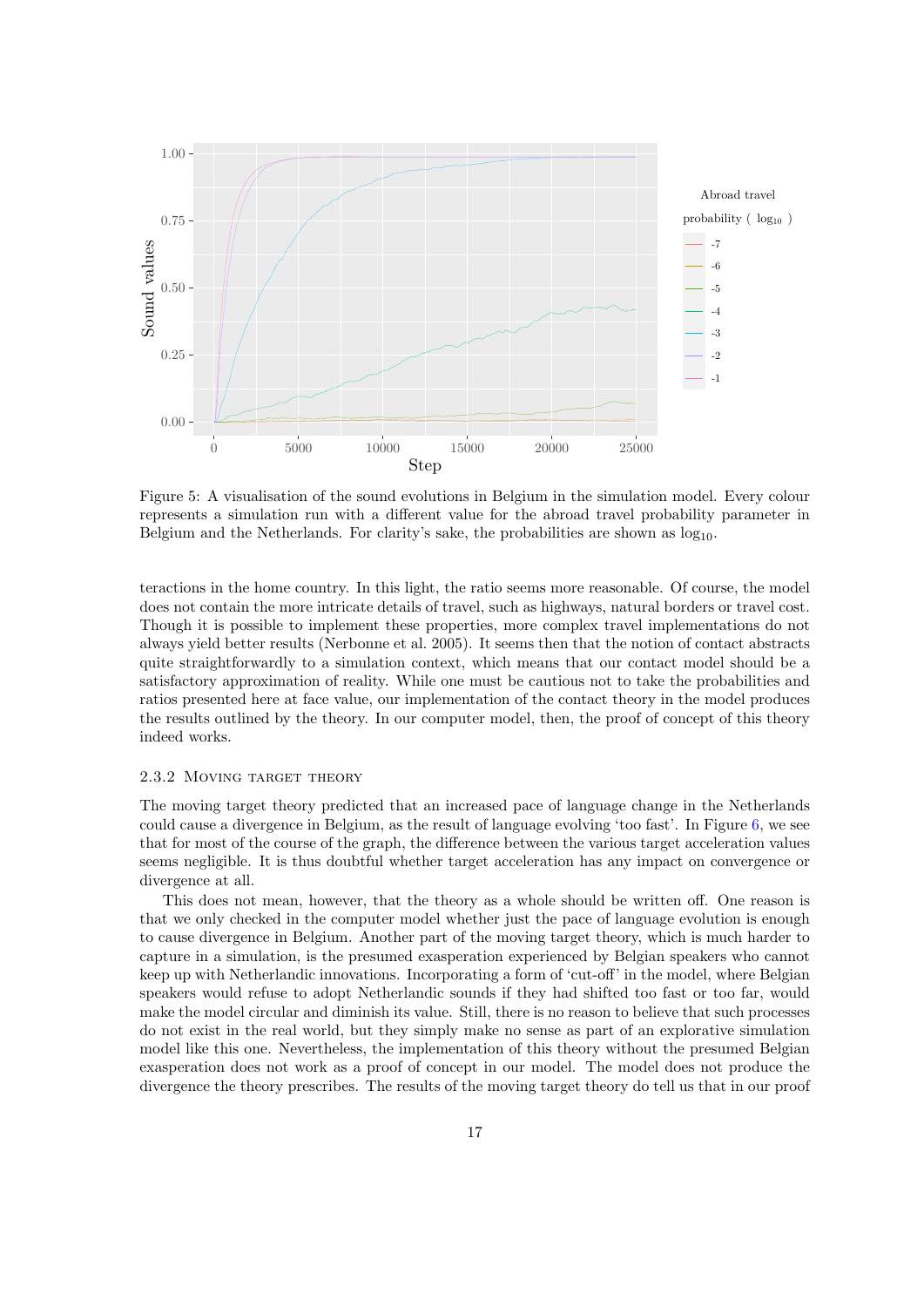<span id="page-13-0"></span>

Figure 6: A visualisation of the sound evolutions in Belgium in the simulation model. The colour scale represents the different values for the target acceleration parameter in the Netherlands.

of concept, given a considerable amount of contact between two countries (abroad travel rate is  $\frac{1}{5}$ of the domestic travel rate), and without exasperation, pace has virtually no influence. It would be interesting to examine this relationship in more detail in further research.

Another reason why the theory as a whole should not be written off stems from the contact theory. Indeed, one could argue that the moving target theory and the contact theory are actually two sides of the same coin. The idea behind this is that the effect of a lack of contact between two countries (contact theory) also depends on the pace of the language evolution in the country which one country is 'meant' to follow (moving target theory). It seems logical that a lack of contact is only a problem when this means that the dynamic in that country can no longer be sufficiently 'picked up' by people in the other country. Simply put, if the pace of language change in the 'leader' country speeds up, the contact rate of the 'follower' country should follow along to compensate for this. This is a dynamic which was not tested in the isolated implementations of both the contact and the moving target theories. The results of the moving target theory do tell us that, given a considerable amount of contact between two countries (abroad travel rate is  $\frac{1}{5}$  of the domestic travel rate) and without exasperation, pace has virtually no influence.

#### 2.3.3 Ethnocentrism theory

The ethnocentrism theory posits that more ethnocentrism in Belgian speakers leads to less adoption of Netherlandic sounds. Figure [7](#page-14-0) shows that the higher the ethnocentrism values are in the simulation, the slower the pace of adoption is. In addition, we also see that ethnocentrism values at the higher end of the scale can lead to divergence in Belgium in the model. For this specific theory, however, the abroad travel rate had to be lowered from the default  $10^{-3}$  to  $10^{-4}$ . With the abroad travel rate fixed at  $10^{-3}$ , the model was only conducive to convergence, as abroad travel seems to be a 'stronger' parameter in this model than ethnocentrism. Since we know from the contact theory results that abroad travel probabilities by themselves only cause a divergence starting from 10<sup>−</sup><sup>6</sup> , if we see a form of divergence at a travel rate of 10<sup>−</sup><sup>4</sup> , we know that it must stem from the ethnocentrism system.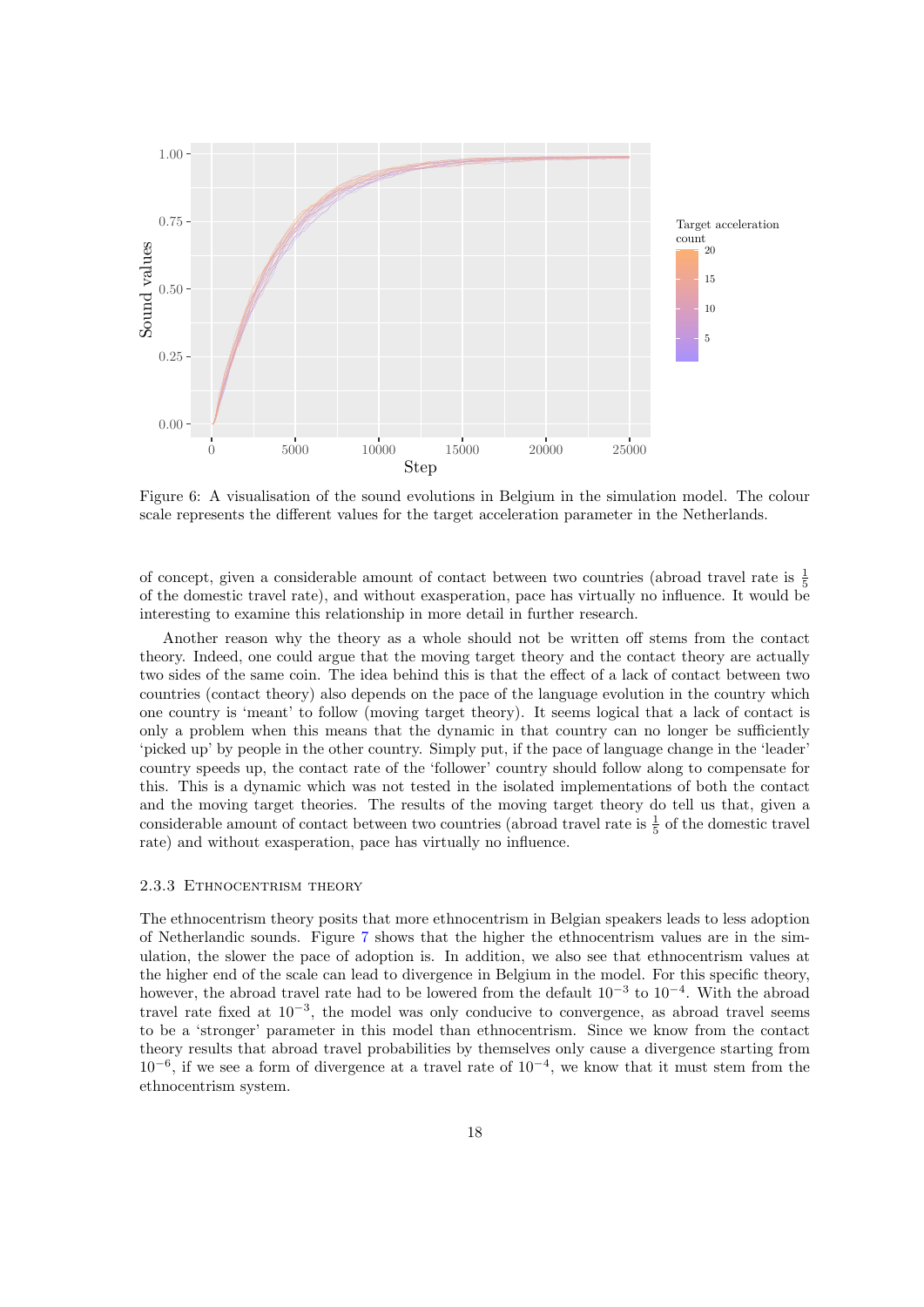<span id="page-14-0"></span>

Figure 7: A visualisation of the sound evolutions in Belgium in the simulation model. The colour scale represents the different values for the ethnocentrism parameter in Belgian speakers. For clarity's sake, the ethnocentrism values are shown multiplied by  $10^2$ . The abroad travel rate in this set of simulations is fixed at  $10^{-4}$ .

The results of the scaled ethnocentrism theory are comparable to simulation runs with low to no ethnocentrism in Belgian agents. It thus seems that the way ethnocentrism values are distributed across the agent population has an impact on what effects it has on the simulation outcome. A possible explanation for this behaviour portrays border agents as gatekeepers. Since border agents have much lower ethnocentrism values, they are more inclined to adopt foreign innovations, making them their own. As such, these foreign innovations now belong to indigenous sound repositories, and, as a consequence, can now be adopted by high ethnocentrism agents who no longer deem the sounds foreign.

### 2.3.4 Media theory

The final theory, the media theory, dictates that increased media influence will amplify existing tendencies for language change, be it acceleration or inhibition. We see in Figure [8](#page-15-0) that media receptiveness can accelerate convergence to an impressive extent. The bottommost line shows the baseline situation without any media influence applied. We see that, as the media receptiveness values increase, so does the pace at which convergence happens. This means that, if the linguistic climate in Belgium is conducive to convergence, media influence will accelerate this convergence, at least in our model.

At the same time, we see here that we cannot use these simulations for checking how the media theory interacts with a divergence base situation — the situation without any media receptiveness is already one of convergence. Therefore, another batch of simulations had to be run. Luckily, we know from the results of the contact theory that no convergence occurs when the abroad travel parameters are set to 10<sup>-6</sup>. As such, if we start from this divergence situation with an abroad travel probability of 10<sup>−</sup><sup>6</sup> and add media influence to it, we know that any changes in the behaviour of the sound curvature are due to this added media influence. This alternation is only meant to investigate the possibilities of the theories within the model space, not to prove any relationship between them. The results of the second batch of simulations are shown in Figure [9.](#page-16-0) Surprisingly, we see that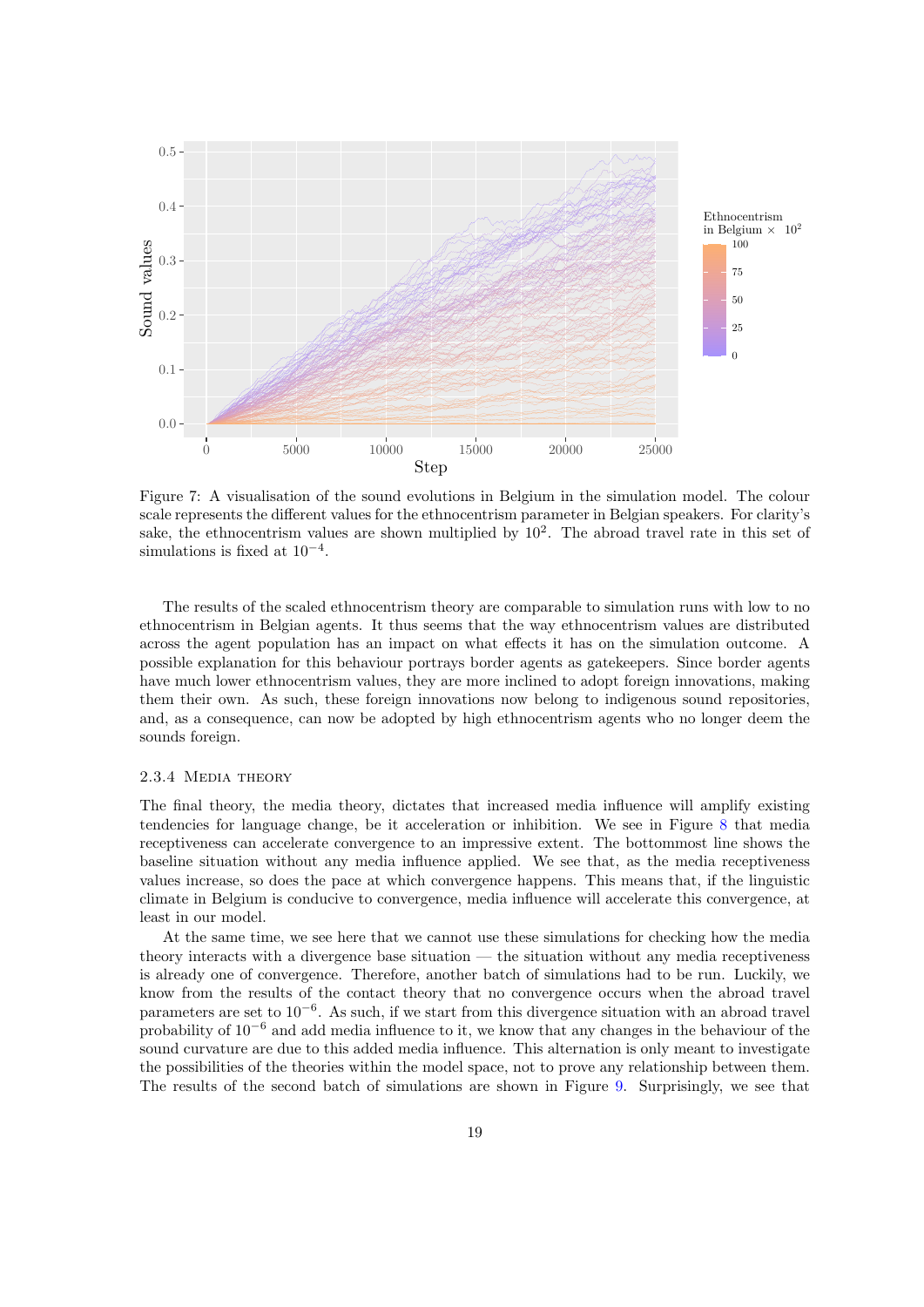<span id="page-15-0"></span>

Figure 8: A visualisation of the sound evolutions in Belgium in the simulation model. The colour scale represents the different values for the media receptiveness parameter in Belgian and Dutch speakers. For clarity's sake, the media receptiveness values are shown multiplied by  $10<sup>2</sup>$ .

the guaranteed divergence situation, represented by the zero media influence line at the bottom of the plot, immediately turns into a convergence situation when media influence is added. Even the smallest amount of media influence on the agents  $(0.01)$  causes convergence in the model.

It seems then that the expected inhibitory effect of the Belgian media influence does not manifest itself in the model. It is likely that the share of Dutch media influence  $(\frac{1}{4})$  is high enough to kickstart convergence at even the lowest parameter settings, despite the higher share of Belgian media influence  $(\frac{3}{4})$ . The fact that media influence was implemented as a powerful force in the model (media influence has direct access to the sound inventory of all agents of an entire country – even two countries for Dutch media) could mean that 0.01 is still very influential. This does not mean that the media were equally powerful in real life – we know very little about the exact effects of media influence. Therefore, we have to interpret the model results under the assumption that media influence can have a large effect on language. If and only if we assume that media influence is a very powerful force, the media theory works in convergence situations in our model (as shown in Figure [8\)](#page-15-0), but for divergence situations, the proof of concept deviates considerably from what the theory prescribes.

#### 2.4 Shortcomings of the current model

In this section, we will evaluate the different aspects of the model and consider how they could be improved. The current implementation of space, using a grid and influence spheres, works well for simulation purposes. The grid system simplifies movement in the model and its cells make notions such as neighbourhood or adjacency immediately obvious. Furthermore, the influence spheres from Stanford and Kenny (2013) are also a good addition to the spatial dimension of the model. Their circular nature circumvents the problems that would result from attempting to capture the reallife shapes of cities and towns and their clear centre point makes mechanics such as homing or travelling easier to implement. The historical populations which inhabit these influence spheres and the distances between the spheres seem to be useful additions which make the model more realistic, but their potential may have been held back. The reason for this stems from the way sounds are initialised in the Netherlands at the start of the simulation. In this model, all Randstad influence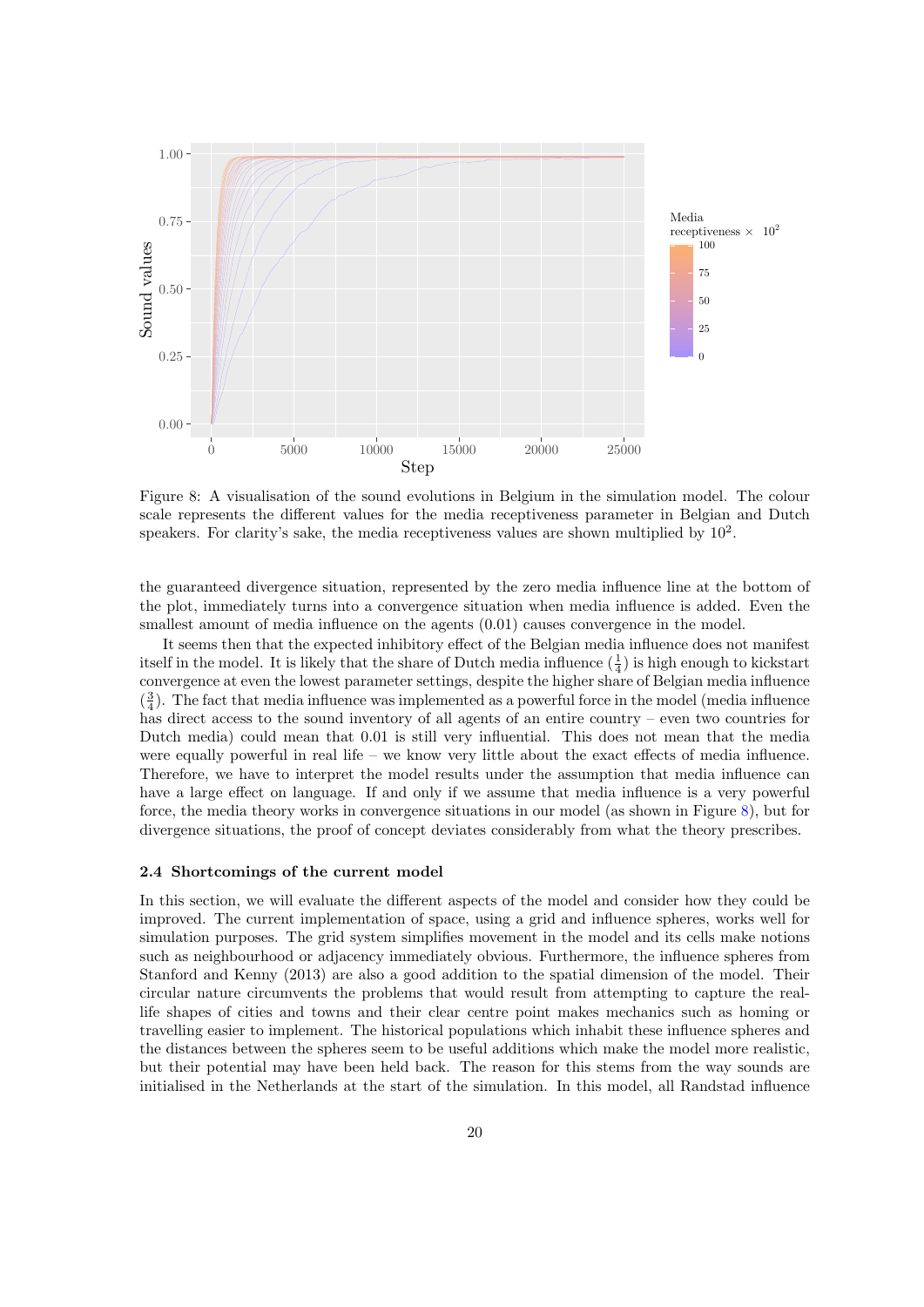<span id="page-16-0"></span>

Figure 9: A visualisation of the sound evolutions in Belgium in the simulation model, second batch. The colour scale represents the different values for the media receptiveness parameter in Belgium and the Netherlands. For clarity's sake, the media receptiveness values are shown multiplied by  $10<sup>2</sup>$ . The abroad travel rate in this set of simulations is fixed at  $10^{-6}$ .

spheres had to be initialised with high sound values, since the sounds associated with the end goal of the Netherlandic evolutions already had to be present from the beginning. This is the result of the fact that agents cannot create new sounds on their own. The problem with this sacrifice is that it raises the average sound values in the Netherlands to an unrealistic point (cfr. supra) and makes it so that the actual divergence is limited to only two spheres. Therefore, it is questionable whether in the current implementation the geographical component of the model had any meaningful contribution at all. At least, geography still had an influence on the pace of convergence, as is evident from Figure [10.](#page-17-0) In the graph, we see that spheres closer to the border (Antwerp, Breda) converged faster than spheres further from the border (Dendermonde, Leuven). Of course, geography was also important in the scaled ethnocentrism simulations, where the location of the different spheres played an important role (cfr. supra).

A solution to this 'high initialisation' problem would be to use hardcoded sound evolution trajectories for the Netherlands. Instead of recovering sounds from individual sound repositories, agents could also sample spoken sounds from a variable diffusion curve, depending on what step of the simulation we are currently in. Figure [11](#page-18-0) shows how this could work, exemplifying the mechanism at step 300 of a fictional simulation. On the left side, we see a predefined sound evolution for the Netherlands. On the right side, we see a normal distribution centred around the value the sound evolution dictates for step 300. Every Dutch agent could sample from this distribution at step 300, from another distribution centred around the value for step 301 at step 301, and so on. For Belgian agents, the system with degrading sound repositories which is currently used should remain in place since it works well and is not plagued by the same issues the Dutch agents had. Of course, the curvature of the predefined sound evolution (on the left) could be varied to speed up or slow down the sound evolution in the Netherlands, which is especially interesting for the contact and moving target theories. The main advantage of this approach is that we can skip the Complex-Adaptive System entirely and instead focus on manipulating the 'result' of the system, without having to deal with all the problems it presents. It would no longer be necessary to have Dutch agents only adopt sounds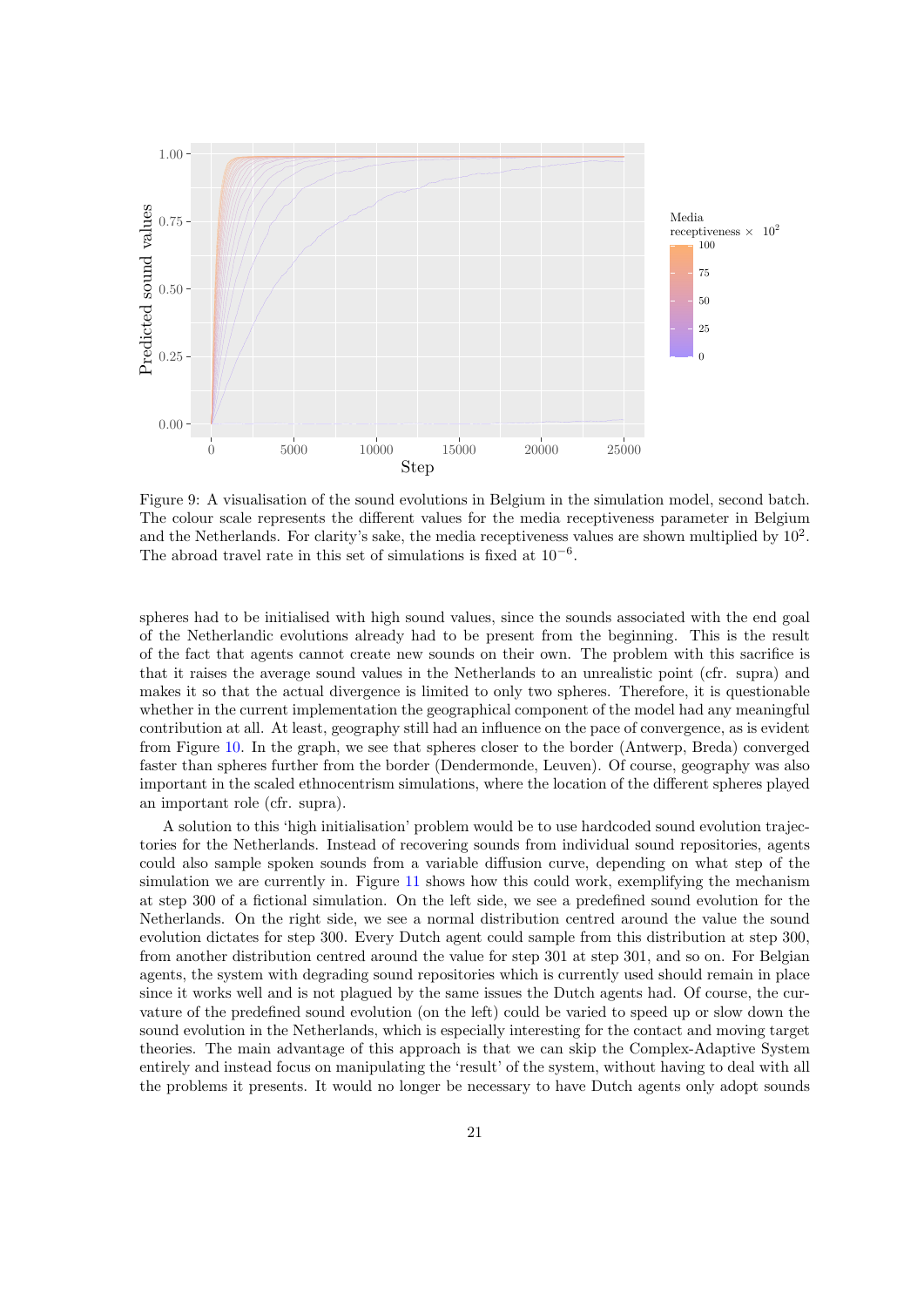<span id="page-17-0"></span>

Figure 10: A visualisation of the actual sound evolutions in the contact simulation model. Abroad travel probability is set to 0.005 in this specific run. The colours represent the different cities in the simulation run. Rotterdam and Hilversum are excluded because of their high starting values.

which are higher than the current average sound of their sound repositories, for example, since they simply no longer have sound repositories. At the same time, skipping the complex adaptive system is the biggest disadvantage as well. We saw in the section about the modelling of speaking that the innovative Dutch sounds are said to originate from the Randstad area. If we use a globally controlled distribution for the entirety of the Netherlands, we lose the notion of the Randstad as a central area of innovation. Of course, we could make non-Randstad areas use a different curve which lags behind the Randstad area curve a little to simulate the idea of the Randstad areas taking the lead in the sound evolutions. Using hardcoded sound evolutions would make the divergence situation much more realistic, and would heighten the importance of the geographical location of the different influence spheres.

An element of the simulation which is closely related to the spatial component is travel. The wandering and homing systems which are currently used work well and achieve their goal of providing a sense of community for a specific sphere while still allowing the agents of that sphere to roam around more or less freely. Having the agents come back at random intervals kept the model world from falling into chaos, which would have defeated the purpose of having spheres represent different cities. The mechanism which regulates purposeful domestic and abroad travel, however, has room for improvement. As it stands, the travel probabilities for domestic and abroad travel are separate. It would be more straightforward if travel were only regulated by just one probability and the split between domestic and abroad travel governed by a simple proportion (e.g. 99% of travel should be domestic, 1% should be abroad). Moreover, the procedure which selects the travel influence sphere for an agent is needlessly complicated and deserves to be streamlined. Currently, the domestic and abroad travel probabilities do not actually represent how often agents travel. Rather, they represent how likely an agent is to enter the 'ready to travel state', or how often they are given the opportunity to travel. This is the result of the fact that the gravity model does not come into play until after an influence sphere is chosen. It would be much more transparent if every successful travel attempt would actually lead to travel, which would be possible if the probabilities generated by the gravity model influenced how often a certain travel sphere would be selected, instead of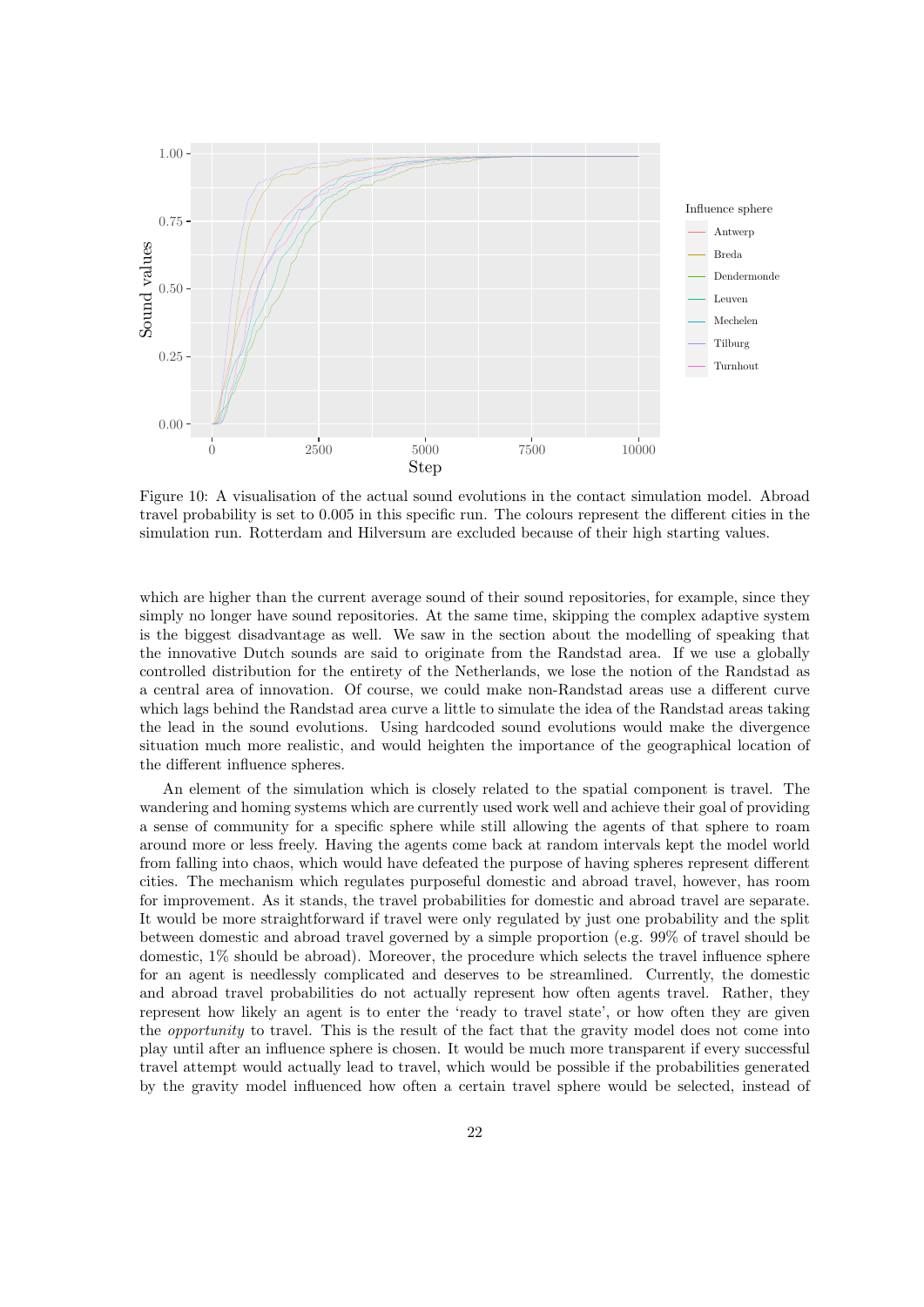<span id="page-18-0"></span>

Figure 11: A fictional hardcoded sound evolution for the Netherlands. The hardcoded value for step 300 is highlighted. B: A density plot for a normal distribution centred around the value for step 300 from which sounds for Dutch agents could be sampled at that step.

the opposite implementation now. Of course, this means that to achieve the same travel rates of the current model, the travel probabilities would have to be adjusted downward, since in the new system, every opportunity to travel would actually lead to travel. Nonetheless, a streamlined travel selection procedure would make the interpretation of the probabilities much more straightforward, which would be useful during the interpretation of the model results.

# 3. Conclusion

In this article, we tested four theories presumed by the literature to be (at least partially) responsible for the divergence of the Dutch and Belgian standard languages by using agent-based computer simulations. The results of the simulations show that a lack of contact between both countries can lead to divergence in the model, but only if abroad travel is considerably less likely than domestic travel. The pace of language change in the Netherlands does not have a sizeable impact on convergence or divergence tendencies in Belgium in our proof of concept. High values for ethnocentrism in Belgian agents are able to lead to divergence in the model, as long as these high values are shared by the entire population. If ethnocentrism decreases along with how close agents live to the border, it has little effect. Media receptiveness in agents always kickstarts convergence in the model and it accelerates this convergence as well. Since media influence is implemented as a powerful force in the simulation, this result must be interpreted from the viewpoint of media having a sizeable impact on language change.

# 4. Acknowledgements

We would like to thank Freek Van de Velde and Dirk Pijpops for finding the time to discuss the architecture of the simulation model and giving their invaluable feedback.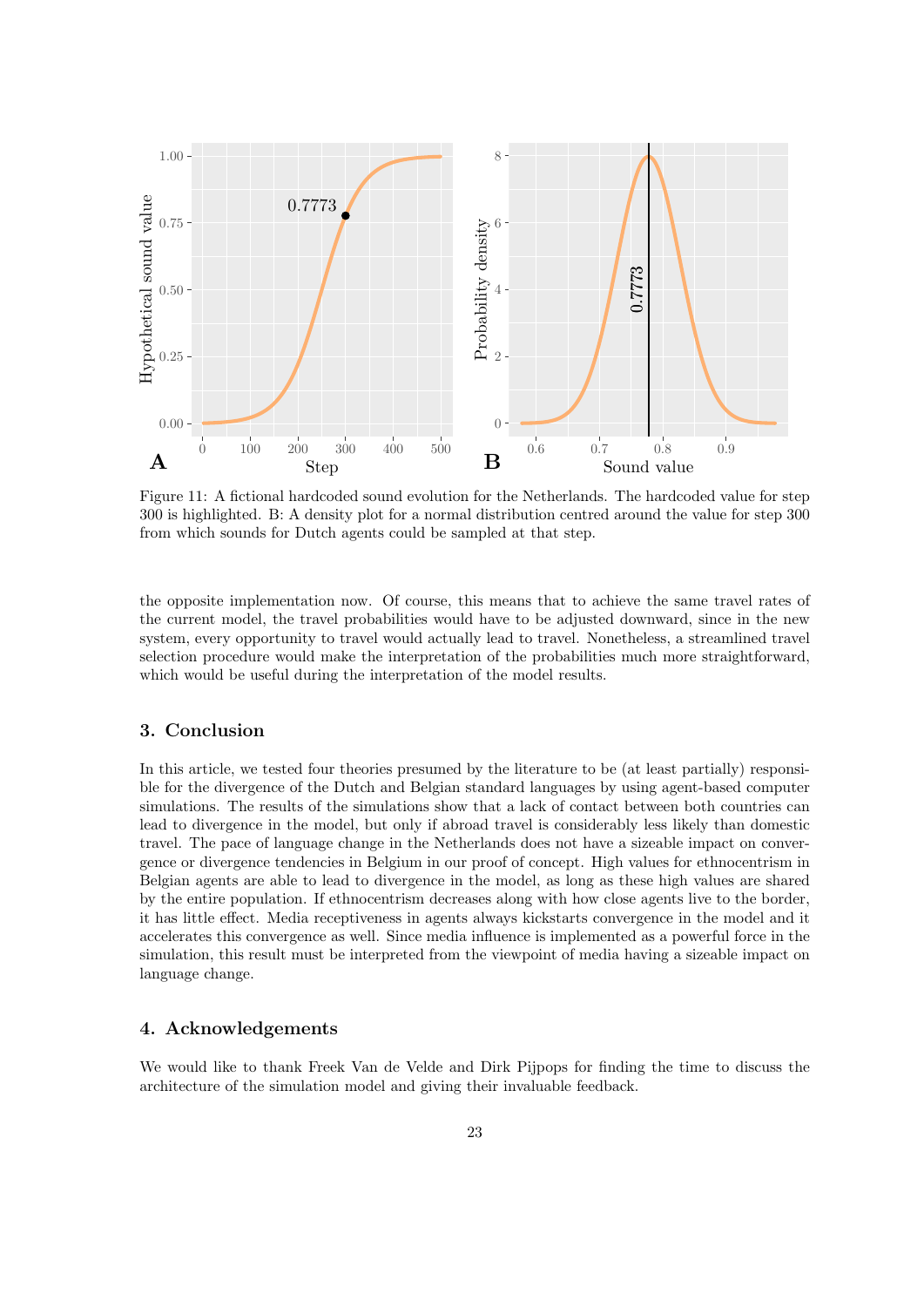# References

- Bailey, Charles-James N. (1973), Variation and linguistic theory, Center for applied linguistics, Arlington.
- Baronchelli, Andrea (2014), Modeling is a tool, and data are crucial: A comment on "Modelling language evolution: Examples and predictions" by Tao Gong et al., Physics of Life Reviews 11 (2), pp. 317–318. [http://www.sciencedirect.com/science/article/pii/](http://www.sciencedirect.com/science/article/pii/S1571064514000153) [S1571064514000153](http://www.sciencedirect.com/science/article/pii/S1571064514000153).
- Beuls, Katrien and Luc Steels (2013), Agent-Based Models of Strategies for the Emergence and Evolution of Grammatical Agreement, PloS one 8 (3), pp. e58960–e58960. Place: United States Publisher: Public Library of Science PLoS, Public Library of Science.
- Beuls, Katrien and Remi van Trijp (2016), Computational construction grammar and constructional change, Belgian Journal of Linguistics 30 (1), pp. 1–13. Publisher: John Benjamins. [https:](https://www.jbe-platform.com/content/journals/10.1075/bjl.30.01beu) [//www.jbe-platform.com/content/journals/10.1075/bjl.30.01beu](https://www.jbe-platform.com/content/journals/10.1075/bjl.30.01beu).
- Centraal Bureau voor de Statistiek (1930), Bevolking en bevolkingsdichtheid der gemeenten van Nederland op 1 januari 1930. Publisher: DBNL. [https://www.dbnl.org/tekst/\\_bev001bevo07\\_](https://www.dbnl.org/tekst/_bev001bevo07_01/) [01/](https://www.dbnl.org/tekst/_bev001bevo07_01/).
- Deprez, Kas (1985), De aard van het Nederlands in Vlaanderen, Heibel: onafhankelijk kritischsatirisch-polemisch tijdschrift 19 $(4)$ , pp. 101–127.
- Geeraerts, Dirk (2017), Het kegelspel der taal. De naoorlogse evolutie van de Standaardnederlandsen, De vele gezichten van het Nederlands in Vlaanderen: een inleiding tot de variatietaalkunde, 1 ed., Acco, Leuven.
- Gong, Tao and Lan Shuai (2013), Computer simulation as a scientific approach in evolutionary linguistics, Language Sciences 40, pp. 12-23. [https://linkinghub.elsevier.com/retrieve/](https://linkinghub.elsevier.com/retrieve/pii/S0388000113000600) [pii/S0388000113000600](https://linkinghub.elsevier.com/retrieve/pii/S0388000113000600).
- Gong, Tao, Lan Shuai, and Menghan Zhang (2014), Modelling language evolution: Examples and predictions, Physics of Life Reviews 11 (2), pp. 280–302. [http://www.sciencedirect.com/](http://www.sciencedirect.com/science/article/pii/S1571064513001863) [science/article/pii/S1571064513001863](http://www.sciencedirect.com/science/article/pii/S1571064513001863).
- Hertogen, Jan (2013), Bevolkingsevolutie 1831-2012 in gemeenten, arr., prov. en gewesten. Database. [http://www.npdata.be/BuG/190-Bevolking-gemeente-1831-2012/Gemeente-1831-2012.](http://www.npdata.be/BuG/190-Bevolking-gemeente-1831-2012/Gemeente-1831-2012.htm) [htm](http://www.npdata.be/BuG/190-Bevolking-gemeente-1831-2012/Gemeente-1831-2012.htm).
- Instituut der Nederlandse Uitzendingen (1982), BRT Jaaroverzicht 1982.
- Kazil, Jackie, David Masad, and Nathan Vērzemnieks (2019), Mesa. [https://github.com/](https://github.com/projectmesa/mesa) [projectmesa/mesa](https://github.com/projectmesa/mesa).
- Kirby, Simon (1999), Function, selection, and innateness: the emergence of language universals, Oxford linguistics, university press, Oxford.
- Kretzschmar, William A., Ilkka Juuso, and C. Thomas Bailey (2014), Computer Simulation of Dialect Feature Diffusion, Journal of Linguistic Geography 2 (1), pp. 41–57. Publisher: Cambridge University Press. [http:](http://www.cambridge.org/core/journals/journal-of-linguistic-geography/article/computer-simulation-of-dialect-feature-diffusion/5FC8D58C781597E1FAB72F2413EE1AAE) [//www.cambridge.org/core/journals/journal-of-linguistic-geography/](http://www.cambridge.org/core/journals/journal-of-linguistic-geography/article/computer-simulation-of-dialect-feature-diffusion/5FC8D58C781597E1FAB72F2413EE1AAE) [article/computer-simulation-of-dialect-feature-diffusion/](http://www.cambridge.org/core/journals/journal-of-linguistic-geography/article/computer-simulation-of-dialect-feature-diffusion/5FC8D58C781597E1FAB72F2413EE1AAE) [5FC8D58C781597E1FAB72F2413EE1AAE](http://www.cambridge.org/core/journals/journal-of-linguistic-geography/article/computer-simulation-of-dialect-feature-diffusion/5FC8D58C781597E1FAB72F2413EE1AAE).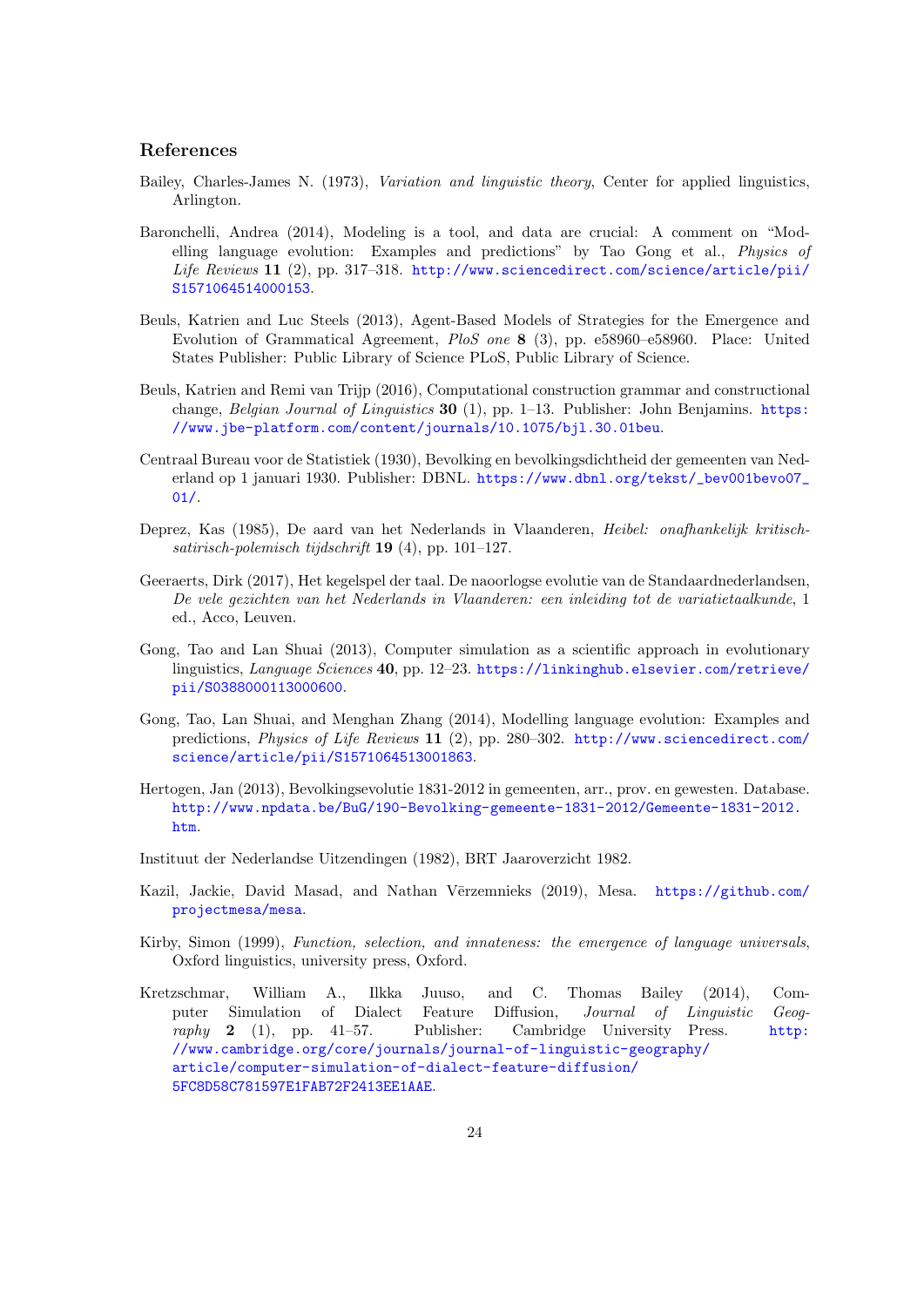- Nerbonne, John, Ilse van Gemert, and Wilbert Heeringa (2005), A Dialectometric View of Linguistic "Gravity".
- NOS Afdeling kijk- en luisteronderzoek and BRT Studiedienst (1983), Media zonder grenzen?: het mediagebruik in de grensstreek van Belgisch en Nederlands Limburg, sn, S.l.
- Pierrehumbert, Janet B., Forrest Stonedahl, and Robert Daland (2014), A model of grassroots changes in linguistic systems,  $arXiv:1408.1985$  [nlin, physics:physics]. arXiv: 1408.1985. [http:](http://arxiv.org/abs/1408.1985) [//arxiv.org/abs/1408.1985](http://arxiv.org/abs/1408.1985).
- Pijpops, Dirk and Katrien Beuls (2015), Agent-gebaseerde modellering in de historische taalkunde. Een model van regularisatiedruk op de Nederlandse werkwoorden, Handelingen der Koninklijke Zuid-Nederlandse Maatschappij voor Taal- en Letterkunde en Geschiedenis 69, pp. 5–23. Publisher: Koninklijke Zuid-Nederlandse Maatschappij voor Taal-, Letterkunde en Geschiedenis. <https://lirias.kuleuven.be/retrieve/349212>.
- Pijpops, Dirk, Katrien Beuls, and Freek Van de Velde (2015), The rise of the verbal weak inflection in Germanic. An agent-based model, Computational Linguistics in the Netherlands Journal 5, pp. 81–102. Publisher: Computational Linguistics in the Netherlands. [https://lirias.](https://lirias.kuleuven.be/retrieve/344980) [kuleuven.be/retrieve/344980](https://lirias.kuleuven.be/retrieve/344980).
- Smith, Andrew D. M. (2014), Models of language evolution and change, *WIREs Cognitive Science* 5 (3), pp. 281–293. <https://onlinelibrary.wiley.com/doi/abs/10.1002/wcs.1285>.
- Stanford, James N. and Laurence A. Kenny (2013), Revisiting transmission and diffusion: An agent-based model of vowel chain shifts across large communities, Language Variation and Change 25 (2), pp. 119–153. [http://www.cambridge.org/core/journals/language-variation](http://www.cambridge.org/core/journals/language-variation-and-change/article/revisiting-transmission-and-diffusion-an-agentbased-model-of-vowel-chain-shifts-across-large-communities/4F504E6441AB67001CE0E1051517644D)[and-change/article/revisiting-transmission-and-diffusion-an-agentbased-model-of-vowel-chain](http://www.cambridge.org/core/journals/language-variation-and-change/article/revisiting-transmission-and-diffusion-an-agentbased-model-of-vowel-chain-shifts-across-large-communities/4F504E6441AB67001CE0E1051517644D)[shifts-across-large-communities/4F504E6441AB67001CE0E1051517644D.](http://www.cambridge.org/core/journals/language-variation-and-change/article/revisiting-transmission-and-diffusion-an-agentbased-model-of-vowel-chain-shifts-across-large-communities/4F504E6441AB67001CE0E1051517644D)
- Stuart-Smith, Jane and Claire Timmins (2009), The Role of the Individual in Language Variation and Change, in Llamas, Carmen, editor, Language and Identities, Edinburgh University Press, pp. 39–54.
- Trudgill, Peter (1974), Linguistic change and diffusion: description and explanation in sociolinguistic dialect geography, Language in Society 3 (2), pp. 215–246. [https://www.cambridge.org/core/](https://www.cambridge.org/core/product/identifier/S0047404500004358/type/journal_article) [product/identifier/S0047404500004358/type/journal\\_article](https://www.cambridge.org/core/product/identifier/S0047404500004358/type/journal_article).
- Van de Velde, Freek (2019), External history of Dutch. University lecture.
- Van de Velde, Hans (1996), Variatie en verandering in het gesproken Standaard-Nederlands (1935- 1993). <https://repository.ubn.ru.nl/handle/2066/146159>.
- Van de Velde, Hans, Mikhail Kissine, Evie Tops, Sander van der Harst, and Roeland van Hout (2010), Will Dutch become Flemish? Autonomous developments in Belgian Dutch, 29 (3-4), pp. 385– 416. <https://www.degruyter.com/document/doi/10.1515/mult.2010.019/html>.
- van den Toorn, Maarten Cornelis (1997), Geschiedenis van de Nederlandse taal, Amsterdam University Press, Amsterdam.
- van der Sijs, Nicoline and Roland Willemyns (2009), Het verhaal van het Nederlands: een geschiedenis van twaalf eeuwen, Bakker, Amsterdam.
- van Hout, Roeland, Georges De Schutter, Erika De Crom, Wendy J Huinck, Hanne Kloots, and Hans Van de Velde (1999), De uitspraak van het Standaard-Nederlands. Variatie en varianten in Vlaanderen en Nederland, Artikelen Van de Derde Sociolinguïstische Conferentie.